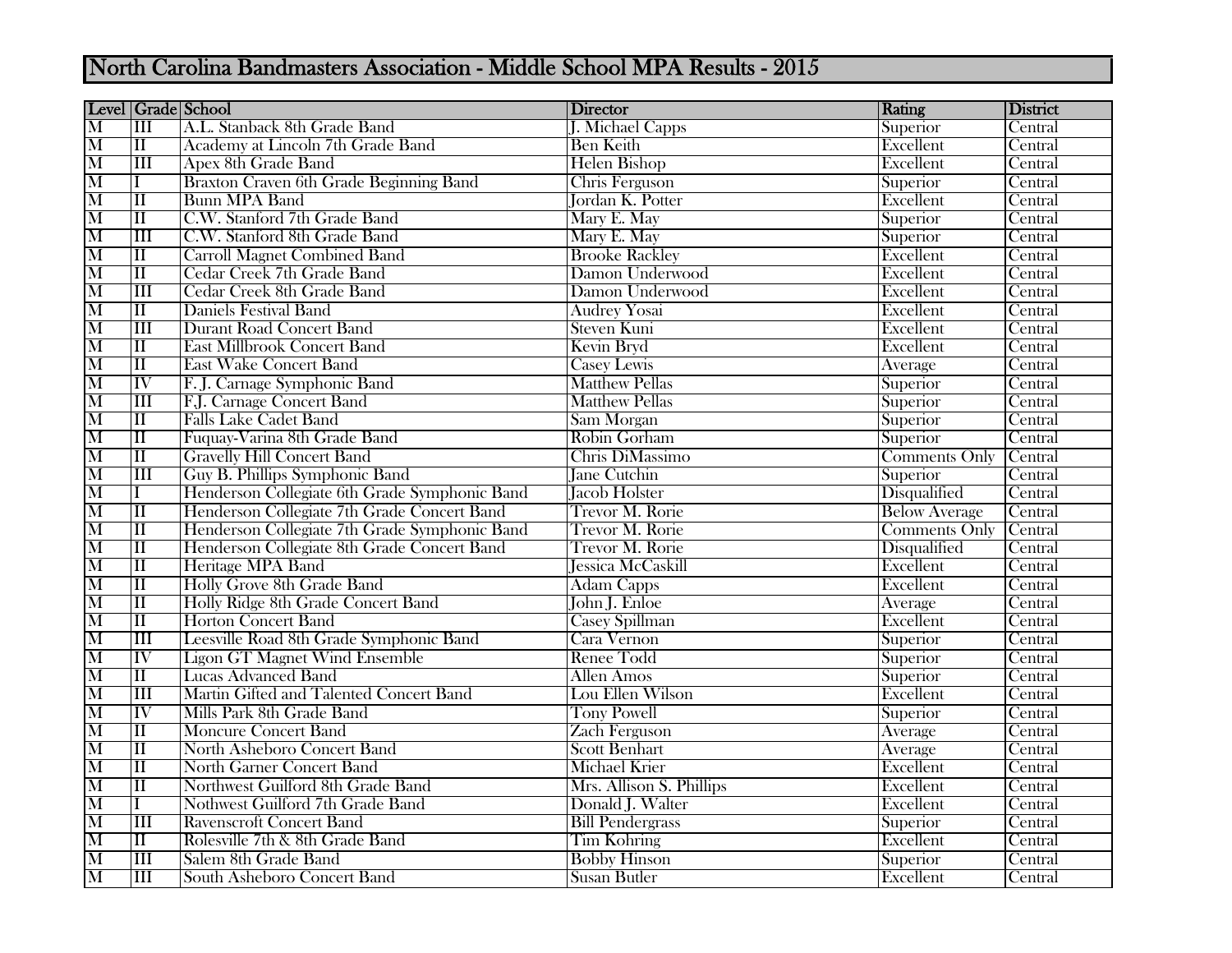| M                       | $\overline{\rm II}$                              | Southern Roxboro 7th & 8th Grade Band         | Valerie Smith                     | Excellent            | Central   |
|-------------------------|--------------------------------------------------|-----------------------------------------------|-----------------------------------|----------------------|-----------|
| $\overline{\mathbf{M}}$ | $\overline{\rm II}$                              | <b>Wendell Concert Band</b>                   | <b>Catherine Slade</b>            | Superior             | Central   |
| $\overline{\mathbf{M}}$ | $\overline{\rm II}$                              | <b>Zebulon GT Magnet Concert Band</b>         | Ryan I. Robinson                  | Excellent            | Central   |
| $\overline{\mathrm{M}}$ | $\overline{\rm II}$                              | <b>AG Cox Middle School</b>                   | Adam Kolb                         | Excellent            | Eastern   |
| $\overline{\text{M}}$   | $\overline{\rm lII}$                             | <b>Beaufort Middle School</b>                 | <b>Joe McCreary</b>               | Superior             | Eastern   |
| $\overline{\text{M}}$   | $\overline{\rm II}$                              | <b>Broad Creek 7th Grade Band</b>             | <b>Mike Self</b>                  | Superior             | Eastern   |
| $\overline{\text{M}}$   | III                                              | <b>Broad Creek 8th Grade Band</b>             | <b>Mike Self</b>                  | Superior             | Eastern   |
| $\overline{\text{M}}$   | $\overline{\rm II}$                              | <b>Chicod Middle School</b>                   | Daniel Wunker                     | Excellent            | Eastern   |
| $\overline{\text{M}}$   | $\overline{\rm II}$                              | <b>Dixon Middle School</b>                    | <b>Karen Matthews</b>             | Excellent            | Eastern   |
| M                       | $\overline{\rm II}$                              | Down East Middle School Bands                 | <b>Jenna Franks</b>               | Superior             | Eastern   |
| $\overline{\text{M}}$   | $\overline{\rm II}$                              | <b>EB Aycock Middle School</b>                | Ana Bulluck                       | Excellent            | Eastern   |
| M                       | $\overline{\rm II}$                              | <b>Edwards Middle School</b>                  | Margie Jesse                      | Excellent            | Eastern   |
| $\overline{\text{M}}$   | $\overline{\rm II}$                              | Elm City Middle School                        | <b>Adam Schultz</b>               | Average              | Eastern   |
| $\overline{\text{M}}$   | $\overline{\rm II}$                              | <b>Greenwood Middle School</b>                | Jennifer Kirkland                 | Average              | Eastern   |
| $\overline{\text{M}}$   | $\overline{\rm III}$                             | Grover C Fields Middle School                 | Jodi Elbing                       | Superior             | Eastern   |
| $\overline{\text{M}}$   | $\overline{\rm II}$                              | Havelock 7th Grade Band                       | <b>Mark Lorek</b>                 | Superior             | Eastern   |
| $\overline{\mathbf{M}}$ | $\overline{\text{III}}$                          | Havelock 8th Grade Band                       | <b>Mark Lorek</b>                 | Superior             | Eastern   |
| $\overline{\mathrm{M}}$ | $\overline{\rm II}$                              | <b>Hertford County Middle School</b>          | <b>Jeff Reid</b>                  | Excellent            | Eastern   |
| $\overline{\text{M}}$   | $\overline{\text{III}}$                          | <b>HJ MacDonald Middle School</b>             | Amanda Landis                     | Superior             | Eastern   |
| $\overline{\mathrm{M}}$ | $\overline{\rm III}$                             | Hope Middle School                            | <b>Brvan Castro</b>               | Excellent            | Eastern   |
| $\overline{\mathrm{M}}$ | $\overline{\rm II}$                              | <b>Jacksonville Commons Middle School</b>     | <b>Michelle Staley</b>            | Excellent            | Eastern   |
| $\overline{\mathbf{M}}$ | $\overline{\rm I\hspace{-.1em}I\hspace{-.1em}I}$ | Morehead City 7th Middle School               | Jason Barclift                    | Superior             | Eastern   |
| M                       | $\overline{\mathbf{m}}$                          | Morehead City 8th Middle School               | <b>Jason Barclift</b>             | Superior             | Eastern   |
| $\overline{\mathbf{M}}$ | $\overline{\rm III}$                             | <b>Murray Middle School</b>                   | David Tyson                       | Excellent            | Eastern   |
| $\overline{\text{M}}$   | $\overline{\rm II}$                              | New Bridge 7th Grade Band                     | <b>Bryant Copeland</b>            | Excellent            | Eastern   |
| $\overline{\text{M}}$   | $\overline{\rm III}$                             | New Bridge 8th Grade Band                     | <b>Bryant Copeland</b>            | Excellent            | Eastern   |
| $\overline{\text{M}}$   | $\overline{\rm II}$                              | <b>Newport 7th Grade Band</b>                 | David Stroud                      | Superior             | Eastern   |
| $\overline{\mathbf{M}}$ | $\overline{\rm III}$                             | Newport 8th Grade Band                        | David Stroud                      | Superior             | Eastern   |
| $\overline{\mathrm{M}}$ | $\overline{\rm II}$                              | <b>Northeast Middle School</b>                | <b>Jenifer Hutson</b>             | Excellent            | Eastern   |
| $\overline{\text{M}}$   | $\overline{\rm II}$                              | Norwayne Middle School                        | Paula Rodgers                     | <b>Comments Only</b> | Eastern   |
| $\overline{\mathbf{M}}$ | $\overline{\rm I\hspace{-.1em}I\hspace{-.1em}I}$ | Pactolus Middle School                        | Laura O'Neal                      | <b>Below Average</b> | Eastern   |
| $\overline{\mathrm{M}}$ | $\overline{\rm II}$                              | Penderlea Middle School                       | <b>Robby Anderson</b>             | <b>Below Average</b> | Eastern   |
| $\overline{\mathbf{M}}$ | $\overline{\rm II}$                              | Perquimans County                             | <b>Malik Barrows</b>              | <b>Comments Only</b> | Eastern   |
| $\overline{\mathbf{M}}$ | $\overline{\rm II}$                              | Riverside Middle School                       | <b>Kim Michel</b>                 | Excellent            | Eastern   |
| $\overline{\text{M}}$   | $\overline{\rm II}$                              | Southwest Middle School                       | <b>Kyle Lanier</b>                | Superior             | Eastern   |
| $\overline{\text{M}}$   | $\overline{\rm II}$                              | <b>Stokes Middle School</b>                   | Chris Tkacik                      | <b>Below Average</b> | Eastern   |
| $\overline{\text{M}}$   | $\overline{\rm II}$                              | <b>Toisnot Middle School</b>                  | Jordan Webb                       | Superior             | Eastern   |
| $\overline{\text{M}}$   | $\overline{\rm II}$                              | <b>Topsail Middle School</b>                  | <b>Bob Norem</b>                  | Excellent            | Eastern   |
| $\overline{\text{M}}$   | Ш                                                | Trask Middle School                           | <b>Deborah Phillips</b>           | Superior             | Eastern   |
| $\overline{\text{M}}$   | $\overline{\rm II}$                              | Tucker Creek Middle School                    | <b>Ashley Etheredge</b>           | Superior             | Eastern   |
| $\overline{\text{M}}$   | $\overline{\rm III}$                             | <b>West Craven Middle School</b>              | Cory Lipsky & Michael Lewis       | Superior             | Eastern   |
| $\overline{\text{M}}$   |                                                  | <b>Woodington Middle School</b>               | <b>Rachel Murray</b>              | Excellent            | Eastern   |
| $\overline{\mathrm{M}}$ |                                                  | <b>Avery Middle School</b>                    | Dee Raby                          | <b>Comments Only</b> | Northwest |
| $\overline{\text{M}}$   | $ \overline{\text{IV}} $                         | Central Davidson Middle School 8th Grade Band | Rodney K. Workman/James Daugherty | Superior             | Northwest |
| M                       | $\mathbf{m}$                                     | <b>Chestnut Grove</b>                         | <b>Ben Rhodes</b>                 | <b>Comments Only</b> | Northwest |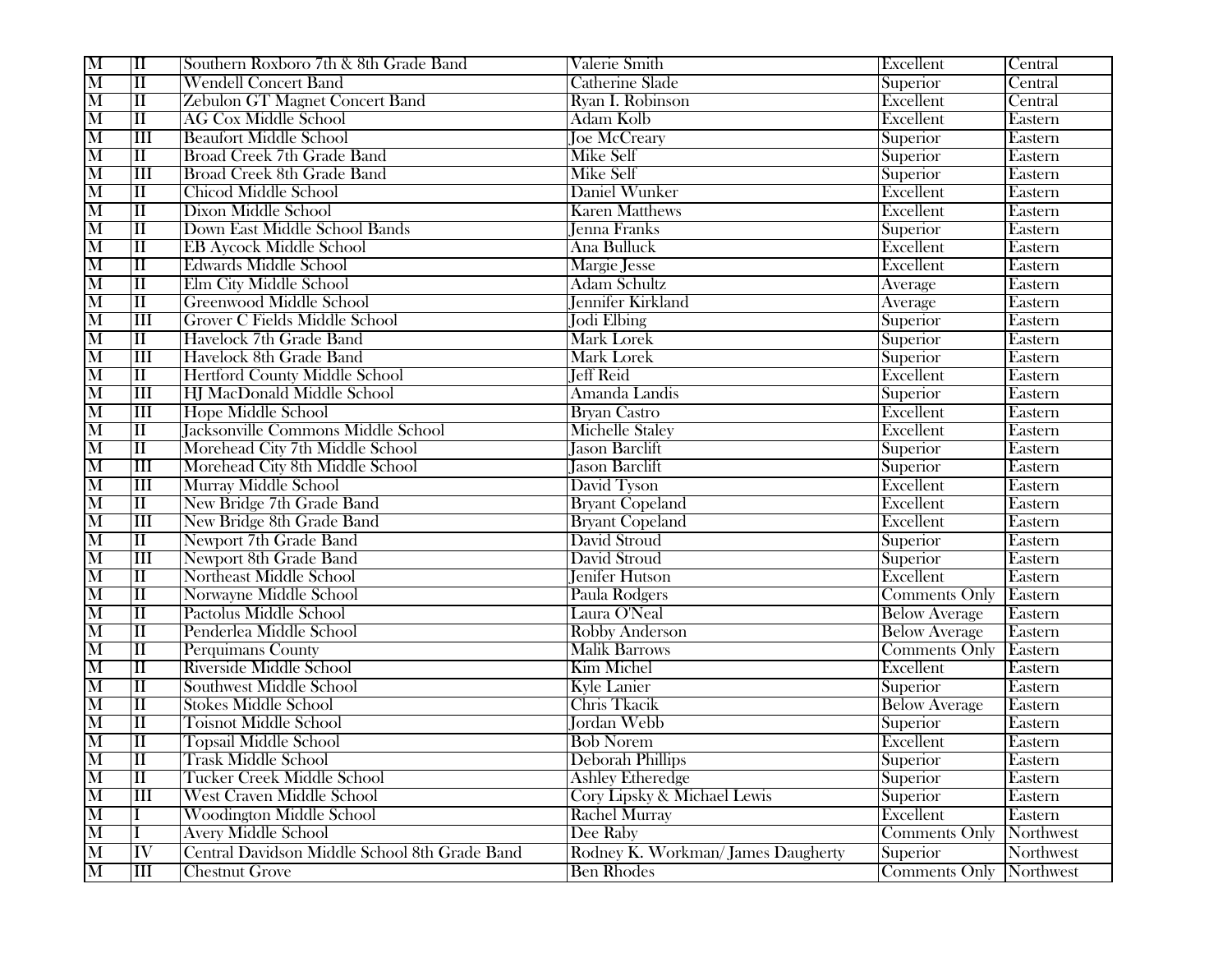| $\overline{\mathbf{M}}$ | $\overline{\rm II}$     | Clemmons Middle School                      | <b>Shannon Spencer</b>              | Excellent            | Northwest     |
|-------------------------|-------------------------|---------------------------------------------|-------------------------------------|----------------------|---------------|
| $\overline{\mathbf{M}}$ | $\overline{\rm II}$     | <b>Collettsville School</b>                 | <b>Jonathan T. Beal</b>             | Excellent            | Northwest     |
| $\overline{\mathbf{M}}$ | I                       | <b>Cove Creek/Mabel</b>                     | <b>Chris McKinney</b>               | Comments Only        | Northwest     |
| $\overline{\text{M}}$   | $\overline{\rm II}$     | <b>Cranberry Middle School</b>              | <b>William Freeman</b>              | Excellent            | Northwest     |
| $\overline{\text{M}}$   | $\overline{\rm III}$    | E.L. Brown Middle School                    | Christina Carter/David Deese        | Superior             | Northwest     |
| $\overline{\text{M}}$   | $\overline{\rm II}$     | <b>East Alexander Middle School</b>         | <b>Amy Alexander</b>                | Superior             | Northwest     |
| $\overline{\text{M}}$   | $\overline{\rm II}$     | <b>East Burke Middle</b>                    | Carla Draughn                       | Superior             | Northwest     |
| $\overline{\text{M}}$   | L                       | <b>East Forsyth Middle School</b>           | Ron Forsh                           | Excellent            | Northwest     |
| $\overline{\mathrm{M}}$ | $\overline{\rm II}$     | <b>Gamewell Middle School</b>               | <b>Steven Robison</b>               | Superior             | Northwest     |
| $\overline{\text{M}}$   | $\overline{\rm II}$     | <b>Grandview Middle School</b>              | <b>Tammy Reyes</b>                  | Superior             | Northwest     |
| $\overline{\text{M}}$   | $\overline{\rm II}$     | <b>Granite Falls Middle School</b>          | Sarah Stafford                      | Superior             | Northwest     |
| $\overline{\text{M}}$   | $\overline{\mathbf{H}}$ | <b>Hanes Magnet School</b>                  | Mary Kathryn Bowman Choat/D. Teague | Superior             | Northwest     |
| $\overline{\text{M}}$   | I                       | <b>Happy Valley School</b>                  | Erika Greer                         | Superior             | Northwest     |
| $\overline{\mathbf{M}}$ | $\overline{\rm II}$     | Heritage Middle School                      | <b>Aaron P. Poteat</b>              | Excellent            | Northwest     |
| $\overline{\text{M}}$   | $\overline{\rm III}$    | Hudson Middle School                        | Leah Spicer                         | Superior             | Northwest     |
| $\overline{\mathbf{M}}$ | $\overline{\rm II}$     | <b>Jacobs Fork Middle School</b>            | <b>Ted Neely</b>                    | Superior             | Northwest     |
| $\overline{\mathbf{M}}$ | $\overline{\rm II}$     | Lakeshore Middle School                     | Patrick Haymore                     | Superior             | Northwest     |
| M                       | $\overline{\rm II}$     | <b>Ledford Middle School</b>                | David Haynes                        | Excellent            | Northwest     |
| $\overline{\text{M}}$   | $\overline{\rm III}$    | <b>Liberty Middle School</b>                | <b>Dustin Hoke</b>                  | Superior             | Northwest     |
| $\overline{\mathrm{M}}$ | $\overline{\rm III}$    | <b>Meadowlark Middle School</b>             | <b>Matt Liner</b>                   | Superior             | Northwest     |
| $\overline{\mathrm{M}}$ | $\overline{\rm II}$     | Mt. Mourne School                           | Sonja F. Becknell                   | Superior             | Northwest     |
| $\overline{\mathbf{M}}$ | $\overline{\rm III}$    | <b>North Davidson Middle School</b>         | Keith Grush                         | Superior             | Northwest     |
| $\overline{\text{M}}$   | Ι                       | <b>North Wilkes Middle School</b>           | <b>Melanie Hudson</b>               | Excellent            | Northwest     |
| $\overline{\text{M}}$   | $\overline{\text{IV}}$  | <b>Northview Middle School</b>              | David Wortman                       | Superior             | Northwest     |
| $\overline{\text{M}}$   | Ι.                      | <b>Oak Grove Middle School</b>              | <b>Mike Howell</b>                  | Excellent            | Northwest     |
| $\overline{\text{M}}$   | $\overline{\rm III}$    | <b>Oak Grove Middle School</b>              | <b>Mike Howell</b>                  | Excellent            | Northwest     |
| $\overline{\text{M}}$   | L                       | Parkway Elementary                          | <b>Judd Pinnix</b>                  | Average              | Northwest     |
| $\overline{\text{M}}$   | $\overline{\rm II}$     | Parkway Elementry School                    | <b>Judd Pinnix</b>                  | Average              | Northwest     |
| M                       | $\overline{\rm II}$     | Philo-Hill Magnet Academy                   | Curtis Cotton III/Danny Green       | <b>Comments Only</b> | Northwest     |
| $\overline{\text{M}}$   | $\overline{\rm II}$     | <b>River Bend Middle School</b>             | <b>Crystal Webb</b>                 | Superior             | Northwest     |
| $\overline{\mathbf{M}}$ | $\overline{\mathbf{H}}$ | South Davie Middle School                   | <b>Justin McCrary</b>               | Superior             | Northwest     |
| $\overline{\text{M}}$   | $\overline{\rm II}$     | <b>Southeast Middle School</b>              | <b>Eugene Mabry</b>                 | Superior             | Northwest     |
| $\overline{\text{M}}$   | $\overline{\rm II}$     | Southeastern Stokes Middle School           | <b>Justin Carter</b>                | Excellent            | Northwest     |
| $\overline{\rm M}$      | $\overline{\rm II}$     | <b>Table Rock Middle School</b>             | <b>Trey Simpson</b>                 | Superior             | Northwest     |
| $\overline{\text{M}}$   | $\overline{\rm III}$    | Thomas Jefferson Middle School              | <b>Adam Joiner and Phil Spencer</b> | Superior             | Northwest     |
| $\overline{\text{M}}$   |                         | <b>Thomasville Middle School</b>            | Patricia A. B. King                 | Average              | Northwest     |
| $\overline{\text{M}}$   |                         | <b>Walkertown Middle School</b>             | <b>Quincy Lundy</b>                 | Superior             | Northwest     |
| $\overline{\text{M}}$   |                         | <b>Walter Johnson Middle School</b>         | Erin France                         | Excellent            | Northwest     |
| $\overline{\text{M}}$   | Ш                       | West Alexander Middle School                | <b>Matthew Cochran</b>              | Superior             | Northwest     |
| $\overline{\text{M}}$   | III                     | William Ellis Middle School                 | Mandy James                         | Superior             | Northwest     |
| $\overline{\text{M}}$   | $\overline{\rm II}$     | William Lenoir Middle School 7th Grade      | <b>Terry Reid</b>                   | Superior             | Northwest     |
| $\overline{\mathrm{M}}$ | $\overline{\rm III}$    | William Lenoir Middle School 8th Grade Band | <b>Terry Reid</b>                   | Superior             | Northwest     |
| $\overline{\mathrm{M}}$ | $\overline{\rm II}$     | <b>Bailey Middle School</b>                 | <b>Ruth Petersen</b>                | Superior             | South Central |
| $\overline{\mathrm{M}}$ | $\overline{\rm II}$     | <b>Belmont Middle School</b>                | Carrie Lineberger                   | Superior             | South Central |
| $\overline{\mathrm{M}}$ |                         | <b>Bessemer City Middle School</b>          | O'Shea Best                         | Superior             | South Central |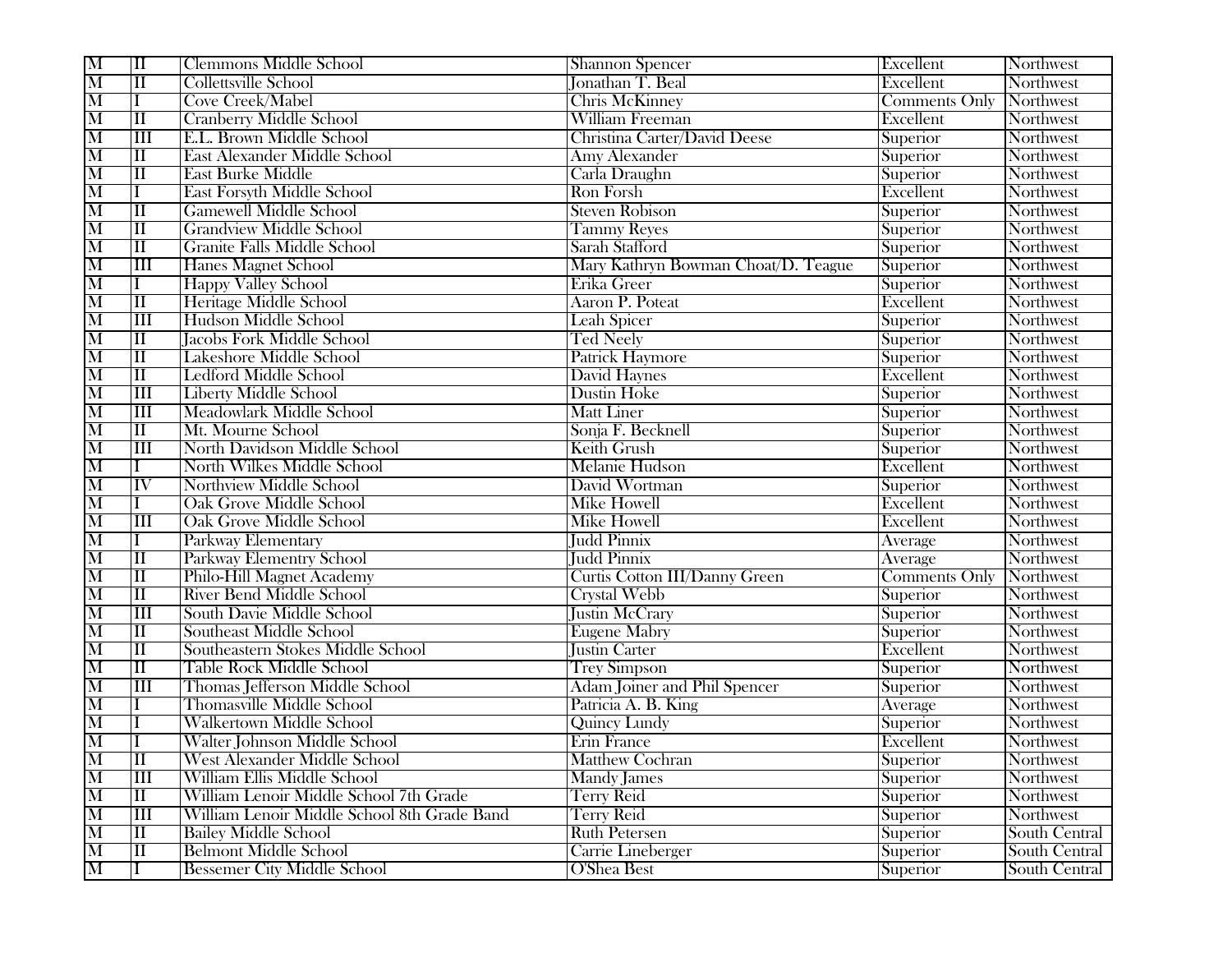| M                       | $\overline{\rm II}$     | CC Griffin Middle School 7th Grade Band        | <b>Andrew Carter</b>                | <b>Comments Only South Central</b> |                      |
|-------------------------|-------------------------|------------------------------------------------|-------------------------------------|------------------------------------|----------------------|
| $\overline{\text{M}}$   | $\overline{\rm II}$     | CC Griffin Middle School 8th Grade Band        | <b>Andrew Carter</b>                | Superior                           | South Central        |
| $\overline{\mathbf{M}}$ | $\overline{\rm II}$     | <b>Charlotte Latin Middle School</b>           | <b>Jocquin Fuller</b>               | Excellent                          | South Central        |
| $\overline{\text{M}}$   | Ι                       | Collinswood LA                                 | <b>Bridget Green</b>                | Superior                           | South Central        |
| $\overline{\text{M}}$   | $\overline{\rm II}$     | <b>Community House Middle School</b>           | <b>David Shives</b>                 | Superior                           | South Central        |
| $\overline{\mathrm{M}}$ | $\overline{\text{IV}}$  | <b>Community House Middle School</b>           | <b>David Shives</b>                 | Excellent                          | South Central        |
| $\overline{\text{M}}$   | $\overline{\mathbf{H}}$ | Corriher-Lipe Middle School                    | Leah Pfieffer                       | <b>Below Average</b>               | South Central        |
| $\overline{\text{M}}$   |                         | <b>Covenant Day Middle School</b>              | <b>Megan Tuttle</b>                 | <b>Below Average</b>               | South Central        |
| $\overline{\mathrm{M}}$ | $\overline{\rm II}$     | <b>Cramerton Middle School</b>                 | <b>Lisa Ratchford</b>               | Superior                           | South Central        |
| $\overline{\text{M}}$   | IV                      | <b>Crestdale Middle School</b>                 | Lesli Clowes                        | Superior                           | South Central        |
| $\overline{\text{M}}$   | $\overline{\rm II}$     | <b>Cuthbertson Middle School</b>               | <b>Todd Ebert</b>                   | Excellent                          | South Central        |
| $\overline{\text{M}}$   | $\overline{\rm III}$    | <b>Cuthbertson Middle School</b>               | <b>Katie Ebert</b>                  | Superior                           | South Central        |
| $\overline{\text{M}}$   | $\overline{\rm II}$     | <b>East Lincoln Middle School</b>              | <b>Brandon Meeks</b>                | Excellent                          | South Central        |
| $\overline{\text{M}}$   | $\overline{\rm III}$    | <b>East Union Middle School</b>                | <b>Tim Rancont</b>                  | Average                            | South Central        |
| $\overline{\text{M}}$   | $\overline{\rm II}$     | Harris Road Middle School                      | Laura Shepherd/Wes Richardson       | Superior                           | South Central        |
| $\overline{\text{M}}$   | $\overline{\rm II}$     | <b>Hickory Ridge Middle School</b>             | <b>Andrew Blair/Molly Underwood</b> | Superior                           | South Central        |
| $\overline{\mathbf{M}}$ | III                     | Holbrook Middle School                         | <b>Jill Bennett</b>                 | Excellent                          | South Central        |
| $\overline{\mathrm{M}}$ | $\overline{\rm II}$     | <b>IN Fries Middle School</b>                  | Jason Partridge                     | Excellent                          | South Central        |
| $\overline{\mathrm{M}}$ | Ι                       | <b>John Chavis Middle School</b>               | <b>Vickie Whitfield</b>             | Excellent                          | South Central        |
| $\overline{\mathrm{M}}$ | $\overline{\rm II}$     | <b>John Chavis Middle School</b>               | <b>Vickie Whitfield</b>             | Excellent                          | South Central        |
| $\overline{\text{M}}$   | $\overline{\rm II}$     | Marvin Ridge Middle School                     | <b>Chris Hardesty</b>               | Excellent                          | South Central        |
| $\overline{\text{M}}$   | $\overline{\rm III}$    | Marvin Ridge Middle School                     | <b>Matt Mallery</b>                 | Excellent                          | South Central        |
| M                       | $\overline{\mathbf{H}}$ | Monroe Middle School                           | <b>Craig Retzlaff</b>               | Superior                           | South Central        |
| $\overline{\text{M}}$   | $\overline{\rm II}$     | Mooresville Middle School                      | Renae White                         | Superior                           | South Central        |
| $\overline{\text{M}}$   | $\overline{\rm II}$     | Mt. Holly Middle School                        | <b>Eric Myers</b>                   | Superior                           | South Central        |
| M                       | $\overline{\rm III}$    | Northwest Cabarrus                             | Alice Aldridge                      | Superior                           | South Central        |
| $\overline{\text{M}}$   | $\overline{\rm II}$     | Parkwood Middle School                         | <b>Jon Sale</b>                     | Excellent                          | South Central        |
| $\overline{\text{M}}$   | $\overline{\rm II}$     | <b>Piedmont Middle School</b>                  | <b>Amy Vitulli</b>                  | Excellent                          | South Central        |
| $\overline{\text{M}}$   | Ι                       | <b>Ridge Road Middle School</b>                | <b>Kim Wise</b>                     | Excellent                          | South Central        |
| $\overline{\text{M}}$   | $\overline{\rm II}$     | <b>Shelby Middle School</b>                    | <b>James Phillips</b>               | Average                            | South Central        |
| $\overline{\mathrm{M}}$ | $\overline{\rm II}$     | <b>Sun Valley Middle School</b>                | Natassia Lail                       | Superior                           | South Central        |
| $\overline{\text{M}}$   | $\overline{\rm II}$     | <b>Union Academy Middle School</b>             | <b>Steve Stevens</b>                | Superior                           | South Central        |
| $\overline{\text{M}}$   | $\overline{\mathbf{H}}$ | <b>Waddell Language Academy</b>                | <b>Iason Robison</b>                | Superior                           | South Central        |
| $\overline{\text{M}}$   | $\overline{\rm II}$     | <b>WC Friday Middle School</b>                 | <b>Cindy Owens</b>                  | Average                            | South Central        |
| $\overline{\text{M}}$   | $\overline{\rm II}$     | <b>Weddington Middle School</b>                | <b>Jill Brooks</b>                  | Superior                           | <b>South Central</b> |
| $\overline{\text{M}}$   | Ι.                      | Archer Lodge Middle School Concert Band        | <b>Steven Rainville</b>             | Excellent                          | Southeast            |
| $\overline{\text{M}}$   | $\overline{\rm II}$     | Archer Lodge Middle School Symphonic Band      | <b>Steven Rainville</b>             | Excellent                          | Southeast            |
| $\overline{\text{M}}$   | $\overline{\rm II}$     | Gray's Creek Middle School Advanced Band       | <b>Brandi Bullock</b>               | Excellent                          | Southeast            |
| $\overline{\mathbf{M}}$ | $\mathbf{L}$            | Gray's Creek Middle School Intermediate Band   | Brandi Bullock                      | Excellent                          | Southeast            |
| $\overline{\text{M}}$   |                         | Highland Middle School 6th Grade Band          | Page Newsome                        | <b>Comments Only</b>               | Southeast            |
| $\overline{\text{M}}$   | $\overline{\rm II}$     | Hobbton Middle School 8th Grade Band           | <b>Geoffrey Tart</b>                | Superior                           | Southeast            |
| $\overline{\mathrm{M}}$ | $\overline{\rm II}$     | Hope Mills Midle School Concert Band           | Paul Ingram                         | Excellent                          | Southeast            |
| $\overline{\mathrm{M}}$ |                         | Luther Nick Jeralds Middle School Concert Band | Carlos Tyson                        | <b>Below Average</b>               | Southeast            |
| $\overline{\mathrm{M}}$ | $\overline{\rm II}$     | Mac Williams Middle School Concert Band        | F. MacNaught/M. Mabe                | Superior                           | Southeast            |
| $\overline{\mathrm{M}}$ | $\overline{\rm III}$    | Mac Williams Middle School Symphonic Band      | F. MacNaught/M. Mabe                | Superior                           | Southeast            |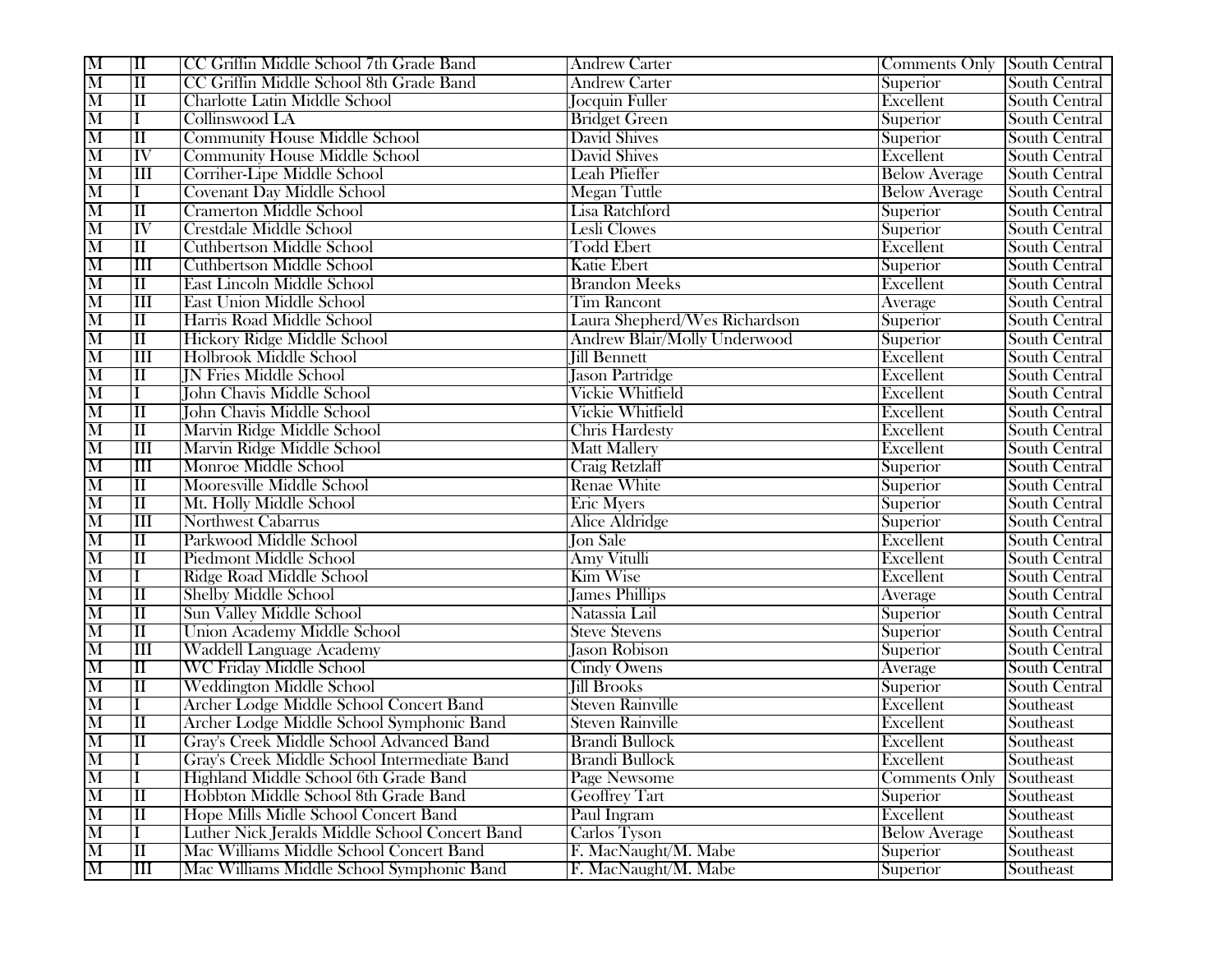| M                       | $\overline{\rm II}$     | Midway Middle School Symphonic Band              | Joshua Tew                    | Excellent     | Southeast      |
|-------------------------|-------------------------|--------------------------------------------------|-------------------------------|---------------|----------------|
| $\overline{\mathbf{M}}$ | $\overline{\rm II}$     | <b>New Century Middle School Concert Band</b>    | Jessica Traversino            | Excellent     | Southeast      |
| $\overline{\mathbf{M}}$ | $\overline{\rm II}$     | North Johnston Middle School Concert Band        | Melissa Sevigny               | Average       | Southeast      |
| M                       | $\overline{\mathbf{H}}$ | Northwood Temple Middle School Band              | John Wright                   | Superior      | Southeast      |
| $\overline{\mathbf{M}}$ | $\overline{\rm II}$     | Overhills Middle School 7th and 8th Grade Band   | Tanya Talton                  | Superior      | Southeast      |
| $\overline{\text{M}}$   | $\overline{\rm II}$     | Riverwood Middle School 7th Grade Band           | <b>Anthony Hingley</b>        | Excellent     | Southeast      |
| M                       | $\overline{\rm III}$    | Riverwood Middle School 8th Grade Band           | <b>Anthony Hingley</b>        | Average       | Southeast      |
| $\overline{\mathbf{M}}$ | $\overline{\rm II}$     | Sampson Middle School 8th Grade Band             | Vevlyn Lowe                   | Superior      | Southeast      |
| M                       | $\overline{\rm III}$    | Spring Hill Middle School 8th Grade Band         | <b>Jane McLaurin</b>          | Superior      | Southeast      |
| $\overline{\mathbf{M}}$ | $\overline{\rm III}$    | Sycamore Lane Middle School 8th Grade Band       | <b>Jamie Bream</b>            | Superior      | Southeast      |
| $\overline{\text{M}}$   | $\overline{\rm II}$     | West Pine Middle School Concert Band             | Neil McCrimmon                | Superior      | Southeast      |
| M                       | $\overline{\rm III}$    | AC Reynolds Middle School 8th Grade Band         | Greg Love                     | Excellent     | Western        |
| $\overline{\text{M}}$   | $\overline{\rm II}$     | Apple Valley Middle School 7th Grade Band        | <b>Ryan Summers</b>           | Excellent     | Western        |
| $\overline{\mathbf{M}}$ | $\overline{\rm III}$    | Apple Valley Middle School 8th Grade Band        | <b>Ryan Summers</b>           | Superior      | Western        |
| M                       | $\overline{\rm II}$     | Asheville Christian Academy Band                 | <b>Alexander Panagiotacos</b> | Average       | Western        |
| $\overline{\mathbf{M}}$ | $\overline{\rm II}$     | Asheville Middle School 7th Grade Band           | Kevin Young                   | Superior      | Western        |
| $\overline{\mathbf{M}}$ | $\overline{\rm III}$    | Asheville Middle School 8th Grade Symphonic Band | <b>Amy Shaffer</b>            | Superior      | Western        |
| $\overline{\mathrm{M}}$ | $\overline{\rm III}$    | Brevard Middle School 8th Grade Band             | Donnie Mulligan               | Excellent     | Western        |
| $\overline{\text{M}}$   | $\overline{\rm II}$     | Cane Creek Middle School Advanced 7th Grade Band | <b>Bryon Graeber</b>          | Superior      | Western        |
| $\overline{\text{M}}$   |                         | Cane Creek Middle School Beginner Band           | Clif Dodson/ Bryon Graeber    | Excellent     | Western        |
| $\overline{\text{M}}$   | $\overline{\mathbf{H}}$ | Cane Creek Middle School Honors Symphonic Band   | <b>Clif Dodson</b>            | Superior      | Western        |
| $\overline{\mathbf{M}}$ | $\overline{\rm II}$     | Hayesville Middle School 8th Grade Band          | <b>Jennifer Gibson</b>        | Comments Only | <b>Western</b> |
| $\overline{\mathrm{M}}$ | $\overline{\rm III}$    | Hendersonville Middle School 8th Grade Band      | Samuel Love Gudger            | Superior      | Western        |
| $\overline{\mathbf{M}}$ | $\overline{\rm II}$     | Jackson County 7th & 8th Grade Band              | <b>Kelly Saunders</b>         | Excellent     | Western        |
| $\overline{\text{M}}$   |                         | Koontz Intermediate 6th Grade Band               | Bryon Graeber/ Anthony Ammons | Superior      | Western        |
| M                       | $\overline{\rm II}$     | Macon Middle School Band                         | Thomas Graham                 | Excellent     | Western        |
| $\overline{\mathbf{M}}$ | $\overline{\rm II}$     | North Buncombe Middle School 7th Grade Band      | <b>Shawn Benfield</b>         | Superior      | Western        |
| $\overline{\text{M}}$   | $\overline{\rm III}$    | North Buncombe Middle School 8th Grade Band      | Mary Jo Sparrow               | Superior      | Western        |
| $\overline{\mathrm{M}}$ | $\overline{\rm II}$     | <b>Polk County Middle School Band</b>            | <b>Matthew Putnam</b>         | Excellent     | Western        |
| $\overline{\mathrm{M}}$ |                         | Swain County Middle School Band                  | <b>Karen Williams</b>         | Superior      | Western        |
| $\overline{\mathbf{M}}$ | $\overline{\rm III}$    | Valley Springs Middle School Band                | <b>Anthony Ammons</b>         | Superior      | Western        |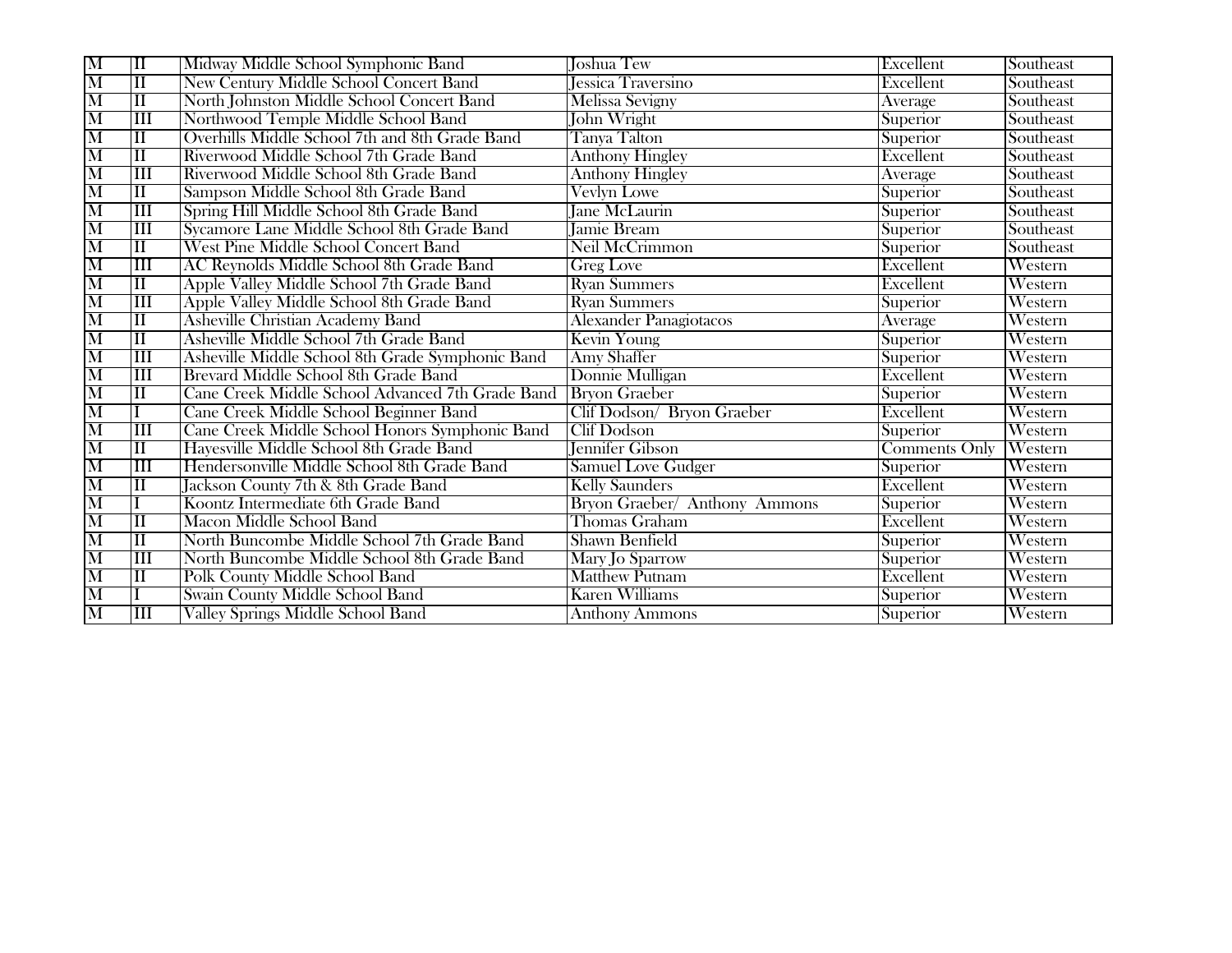## North Carolina Bandmasters Association - High School MPA Results - 2015

|                         |                          | Level   Grade   School                          | <b>Director</b>          | Rating               | District |
|-------------------------|--------------------------|-------------------------------------------------|--------------------------|----------------------|----------|
| $\overline{\mathrm{H}}$ | $\overline{\text{IV}}$   | <b>Apex Concert Band I</b>                      | <b>Paul Rowe</b>         | Superior             | Central  |
| $\overline{\mathrm{H}}$ | $\overline{\text{IV}}$   | <b>Apex Concert Band II</b>                     | <b>Paul Rowe</b>         | Superior             | Central  |
| $\overline{\mathrm{H}}$ | $\overline{\text{VI}}$   | <b>Apex Wind Ensemble</b>                       | Paul Rowe                | Excellent            | Central  |
| $\overline{\mathrm{H}}$ | $\overline{\text{VI}}$   | Asheboro High School - Symphonic Wind Ensemble  | Phil Homiller            | Superior             | Central  |
| $\overline{\mathrm{H}}$ | $\overline{\mathrm{IV}}$ | Asheboro High School - Wind Symphony            | <b>Suzanne Benhart</b>   | Superior             | Central  |
| $\overline{\mathrm{H}}$ | <b>MW</b>                | <b>Athens Drive Wind Ensemble</b>               | <b>Jerry Markoch</b>     | Superior             | Central  |
| $\overline{\mathrm{H}}$ | $\overline{\rm{V}}$      | <b>Broughton Wind Ensemble</b>                  | <b>Margie Harrison</b>   | Superior             | Central  |
| $\overline{\mathrm{H}}$ | IV                       | <b>Bunn Concert Band</b>                        | <b>Melody Causby</b>     | Superior             | Central  |
| $\overline{\mathrm{H}}$ | $\overline{\text{IV}}$   | CE Jordan Symphonic Band                        | <b>Chris Hathcock</b>    | Excellent            | Central  |
| $\overline{\mathrm{H}}$ | $\overline{\text{VI}}$   | <b>CE Jordan Wind Ensemble</b>                  | <b>Chris Hathcock</b>    | Superior             | Central  |
| $\overline{\mathrm{H}}$ | $\overline{\text{VI}}$   | Cedar Ridge High School - Wind Symphony         | Joshua Cvijanovic        | Superior             | Central  |
| $\overline{\mathrm{H}}$ | $\overline{\rm III}$     | Cedar Ridge High School Symphonic Band          | Joshua Cvijanovic        | Comments Only        | Central  |
| $\overline{\mathrm{H}}$ | $\overline{\text{III}}$  | Durham School of the Arts Concert Band          | <b>Susan Townsend</b>    | Excellent            | Central  |
| $\overline{\mathrm{H}}$ | $\overline{\mathrm{IV}}$ | Durham School of the Arts Symphonic Band        | <b>Susan Townsend</b>    | Superior             | Central  |
| $\overline{\mathrm{H}}$ | $\overline{\rm v}$       | Durham School of the Arts Wind Ensemble         | <b>Ken Davis</b>         | Superior             | Central  |
| $\overline{\mathrm{H}}$ | $\overline{\mathrm{IV}}$ | East Wake Symphonic Band                        | <b>Alan Mason</b>        | Superior             | Central  |
| $\overline{\mathrm{H}}$ | $\overline{\text{IV}}$   | Eastern Randolph High School                    | Carolina Perez           | Excellent            | Central  |
| $\overline{\mathrm{H}}$ | $\overline{\rm{V}}$      | <b>Franklinton Concert Band</b>                 | <b>Derek Southerland</b> | Excellent            | Central  |
| $\overline{\mathrm{H}}$ | $\overline{\mathrm{IV}}$ | Fuquay-Varina Symphonic Band                    | <b>Matt Edwards</b>      | Excellent            | Central  |
| $\overline{\mathrm{H}}$ | $\overline{\text{VI}}$   | Fuquay-Varina Wind Ensemble                     | <b>Matt Edwards</b>      | Excellent            | Central  |
| $\overline{\mathrm{H}}$ | $\overline{\rm III}$     | <b>Garner Concert Band</b>                      | <b>Tyler Farrell</b>     | <b>Comments Only</b> | Central  |
| $\overline{\mathrm{H}}$ | $\overline{\rm V}$       | <b>Garner Symphonic Band</b>                    | <b>Tyler Farrell</b>     | Superior             | Central  |
| $\overline{\mathrm{H}}$ | $\overline{\text{IV}}$   | <b>Granville Central Concert Band</b>           | Chris Poole              | Average              | Central  |
| $\overline{\mathrm{H}}$ | $\overline{\rm{V}}$      | <b>Green Hope Concert Band</b>                  | <b>Brian Myers</b>       | Superior             | Central  |
| $\overline{\mathrm{H}}$ | <b>MW</b>                | Green Hope Symphonic Band                       | <b>Brian Myers</b>       | Superior             | Central  |
| $\overline{\mathrm{H}}$ | $\overline{\text{IV}}$   | Heritage Symphonic Band                         | <b>Clint McCaskill</b>   | Excellent            | Central  |
| $\overline{\mathrm{H}}$ | $\overline{\rm{V}}$      | <b>Heritage Wind Ensemble</b>                   | <b>Clint McCaskill</b>   | Superior             | Central  |
| $\overline{\mathrm{H}}$ | $\overline{\rm III}$     | <b>High Point Christian Academy</b>             | Kara Thaggard            | Excellent            | Central  |
| $\overline{\mathrm{H}}$ | $\overline{\rm III}$     | <b>Holly Springs Concert Band</b>               | Michael E. Biasi         | Superior             | Central  |
| $\overline{\mathrm{H}}$ | $\overline{\mathrm{IV}}$ | Holly Springs Symphonic Band                    | Michael E. Biasi         | Superior             | Central  |
| $\overline{\mathrm{H}}$ | $\overline{\text{VI}}$   | <b>Holly Springs Wind Ensemble</b>              | Michael E. Biasi         | Superior             | Central  |
| $\overline{\mathrm{H}}$ | $\overline{\rm III}$     | <b>JF Webb Concert Band</b>                     | <b>Jaron Cox</b>         | <b>Below Average</b> | Central  |
| $\overline{\mathrm{H}}$ | $\overline{\mathrm{IV}}$ | <b>Leesville Road Concert Band</b>              | <b>Alyssa Montgomery</b> | Superior             | Central  |
| $\overline{\mathrm{H}}$ | $\overline{\text{VI}}$   | <b>Leesville Road Symphonic Band</b>            | <b>Alyssa Montgomery</b> | Superior             | Central  |
| $\overline{\mathrm{H}}$ | $\overline{\text{IV}}$   | McMichael High School                           | <b>Randy Quarles</b>     | Superior             | Central  |
| $\overline{\mathrm{H}}$ | $\overline{\mathrm{IV}}$ | Middle Creek Symphonic Band                     | <b>Andrew Weiss</b>      | Superior             | Central  |
| $\overline{\mathrm{H}}$ | $\overline{\text{VI}}$   | Middle Creek Wind Ensemble                      | <b>Andrew Weiss</b>      | Superior             | Central  |
| $\overline{\mathrm{H}}$ | $\overline{IV}$          | Millbrook Symphonic Band                        | Tom Jenner               | Superior             | Central  |
| $\overline{\mathrm{H}}$ | $\overline{\text{VI}}$   | <b>Millbrook Wind Ensemble</b>                  | Tom Jenner               | Superior             | Central  |
| $\overline{\mathrm{H}}$ | $\overline{\text{IV}}$   | Morehead High School                            | <b>Sean McClure</b>      | Average              | Central  |
| $\overline{\mathrm{H}}$ | $\overline{\text{VI}}$   | Northern Guilford High School                   | Ed Kimbrough             | Superior             | Central  |
| $\overline{\mathrm{H}}$ | $\overline{\text{IV}}$   | Northwest Guilford High School - Sympnonic Band | <b>Brian McMath</b>      | Excellent            | Central  |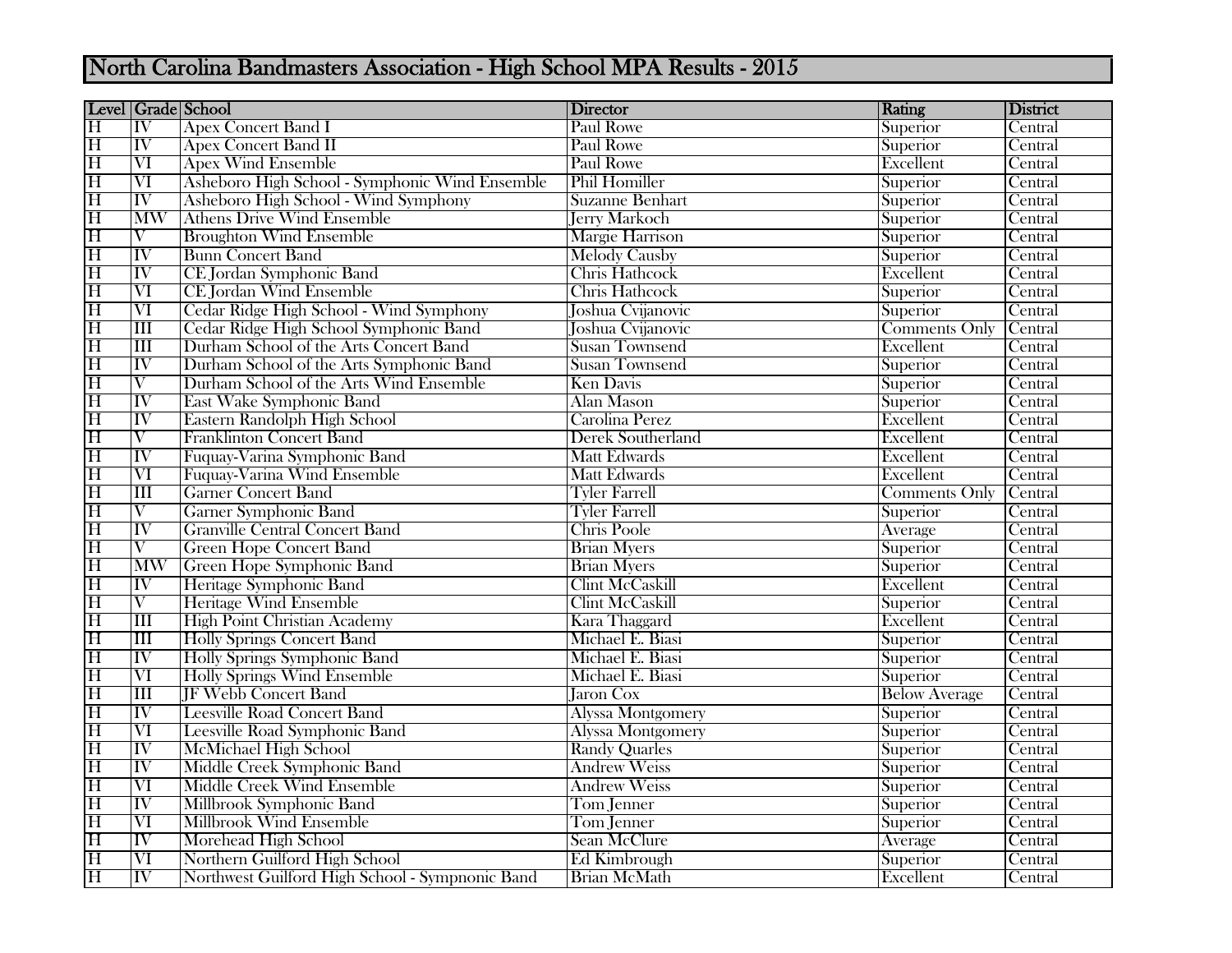| $\overline{\mathrm{H}}$ | $\overline{\text{VI}}$   | Northwest Guilford High School - Wind Ensemble | <b>Brian McMath</b>                    | Superior             | Central |
|-------------------------|--------------------------|------------------------------------------------|----------------------------------------|----------------------|---------|
| $\overline{\mathrm{H}}$ | $\overline{\mathbf{m}}$  | Northwest Guilford High School Concert Band    | <b>Brian McMath</b>                    | Excellent            | Central |
| $\overline{\mathrm{H}}$ | $\overline{\text{IV}}$   | Northwood High School                          | <b>Brett Cox</b>                       | Excellent            | Central |
| $\overline{\mathrm{H}}$ | IV                       | Orange High School - Symphonic Band            | <b>Andy Carter</b>                     | Superior             | Central |
| $\overline{\mathrm{H}}$ | $\overline{\text{VI}}$   | Orange High School Wind Ensemble               | <b>Andy Carter</b>                     | Superior             | Central |
| $\overline{\mathrm{H}}$ | $\overline{\mathrm{IV}}$ | <b>Panther Creek Concert Band</b>              | David Robinson                         | Superior             | Central |
| $\overline{\mathrm{H}}$ | $\overline{\rm V}$       | Panther Creek Symphonic Band                   | <b>Jon Swofford</b>                    | Superior             | Central |
| $\overline{\mathrm{H}}$ | $\overline{\text{VI}}$   | <b>Panther Creek Wind Ensemble</b>             | David Robinson                         | Superior             | Central |
| $\overline{\mathrm{H}}$ | $\overline{\rm II}$      | Person Symphonic Band                          | <b>Jonathan Chesson</b>                | Excellent            | Central |
| $\overline{\mathrm{H}}$ | $\overline{\mathbf{H}}$  | <b>Person Wind Ensemble</b>                    | <b>Jonathan Chesson</b>                | Superior             | Central |
| $\overline{\mathrm{H}}$ | $\overline{\mathbf{H}}$  | Providence Grove High School                   | Eric Gee                               | Excellent            | Central |
| $\overline{\mathrm{H}}$ | $\overline{\rm III}$     | Raleigh Charter Concert Band                   | Cynthia Clark Brown                    | Superior             | Central |
| $\overline{\mathrm{H}}$ | $\overline{\rm III}$     | Randleman High School                          | <b>Drew Creech</b>                     | Excellent            | Central |
| $\overline{\mathrm{H}}$ | $\overline{\text{IV}}$   | Reisville High School                          | <b>Mell Covington</b>                  | Excellent            | Central |
| $\overline{\rm H}$      | $\overline{\mathbf{m}}$  | Rolesville Symphonic Band                      | Les Turner                             | Excellent            | Central |
| $\overline{\mathrm{H}}$ | $\overline{\text{VI}}$   | <b>Sanderson Wind Ensemble</b>                 | <b>Creighton Flowers</b>               | Superior             | Central |
| $\overline{\mathrm{H}}$ | $\overline{\text{IV}}$   | <b>South Granville Concert Band</b>            | <b>Brad Maston</b>                     | Superior             | Central |
| $\overline{\mathrm{H}}$ | $\overline{\rm V}$       | Southeast Guilford High School                 | <b>Jeremy Ray</b>                      | Excellent            | Central |
| $\overline{\mathrm{H}}$ | $\overline{\text{IV}}$   | Southern Alamance High School                  | Joshua Morgan                          | Superior             | Central |
| $\overline{\mathrm{H}}$ | $\overline{\rm{V}}$      | Southwest Guilford High School                 | <b>Kenny Butler</b>                    | Excellent            | Central |
| $\overline{\mathrm{H}}$ | $\overline{\text{IV}}$   | Southwestern Randolph High School              | <b>Charles Peters</b>                  | Average              | Central |
| $\overline{\mathrm{H}}$ | $\overline{\text{VI}}$   | <b>Wakefield Wind Ensemble</b>                 | <b>Brian Munoz</b>                     | Average              | Central |
| $\overline{\mathrm{H}}$ | $\overline{\text{IV}}$   | Western Guilford High School                   | Kyoshi Carter                          | <b>Comments Only</b> | Central |
| $\overline{\mathrm{H}}$ | IV                       | <b>Wheatmore High School</b>                   | <b>Jennifer Beck</b>                   | Excellent            | Central |
| $\overline{\mathrm{H}}$ | $\overline{\text{IV}}$   | <b>Ashley High School Concert Band</b>         | <b>Robert Parker</b>                   | Superior             | Eastern |
| $\overline{\mathrm{H}}$ | VI                       | <b>Ashley High School Wind Ensemble</b>        | <b>Robert Parker</b>                   | Superior             | Eastern |
| $\overline{\mathrm{H}}$ | $\overline{\mathbf{H}}$  | Beddingfield High School Symphonic Band        | <b>Keith Green</b>                     | Superior             | Eastern |
| $\overline{\mathrm{H}}$ | IV                       | Camden High School Symphonic Band              | Chris Whitehurst                       | Excellent            | Eastern |
| $\overline{\mathrm{H}}$ | $\overline{\text{III}}$  | Charles B. Aycock High School Concert Band     | Michael Palmer                         | Average              | Eastern |
| $\overline{\mathrm{H}}$ | $\overline{\mathrm{V}}$  | Croatan High School Wind Ensemble              | <b>Brandon Armstrong</b>               | Superior             | Eastern |
| $\overline{\mathrm{H}}$ | $\overline{\text{III}}$  | Currituck County High School Symphonic Band    | Lynn Dale                              | Superior             | Eastern |
| $\overline{\mathrm{H}}$ | IV                       | D. H. Conley High School Symphonic Band        | Alyssa Trapani                         | Superior             | Eastern |
| $\overline{\mathrm{H}}$ | $\overline{\text{IV}}$   | Dixon High School Concert Band                 | Victor Saenz                           | Excellent            | Eastern |
| $\overline{\mathrm{H}}$ | $\overline{\rm V}$       | E.A. Laney High School Symphonic Band          | <b>Bob Pearson</b>                     | Excellent            | Eastern |
| $\overline{\mathrm{H}}$ | $\overline{\text{VI}}$   | East Carteret High School Concert Band         | <b>Ashley Wright</b>                   | Superior             | Eastern |
| $\overline{\mathrm{H}}$ | $\overline{\text{IV}}$   | Havelock High School Symphonic Band            | <b>Jorge Benitez &amp; Corey Elrod</b> | Excellent            | Eastern |
| $\overline{\mathrm{H}}$ | $\overline{\text{VI}}$   | Havelock High School Wind Ensemble             | <b>Jorge Benitez &amp; Corey Elrod</b> | Excellent            | Eastern |
| $\overline{\mathrm{H}}$ | $\overline{\rm III}$     | Heide Trask High School Symphonic Band         | <b>Brittany Hamlin</b>                 | Average              | Eastern |
| lН                      | ПV                       | J.H. Rose High School Symphonic Band           | Matthew Howard & Russell Knight        | Superior             | Eastern |
| $\overline{\mathrm{H}}$ | VI                       | J.H. Rose High School Wind Ensemble            | Russell Knight & Matthew Howard        | Superior             | Eastern |
| $\overline{\mathrm{H}}$ | $\overline{\rm V}$       | <b>Jacksonville High School Wind Ensemble</b>  | <b>Zachary Cummings</b>                | Average              | Eastern |
| $\overline{\mathrm{H}}$ | $\overline{\rm V}$       | James B. Hunt High School Symphonic Winds      | Keith Dublin                           | Superior             | Eastern |
| $\overline{\mathrm{H}}$ | $\mathop{\rm III}$       | John A Holmes High School Symphonic Band       | Cara Emig                              | Excellent            | Eastern |
| $\overline{\mathrm{H}}$ | $ \overline{\text{IV}} $ | John T. Hoggard High School Concert Band       | Rod Reed                               | Excellent            | Eastern |
| $\overline{\mathrm{H}}$ | $\overline{\rm{V}}$      | John T. Hoggard High School Symphonic Band     | Rod Reed                               | Excellent            | Eastern |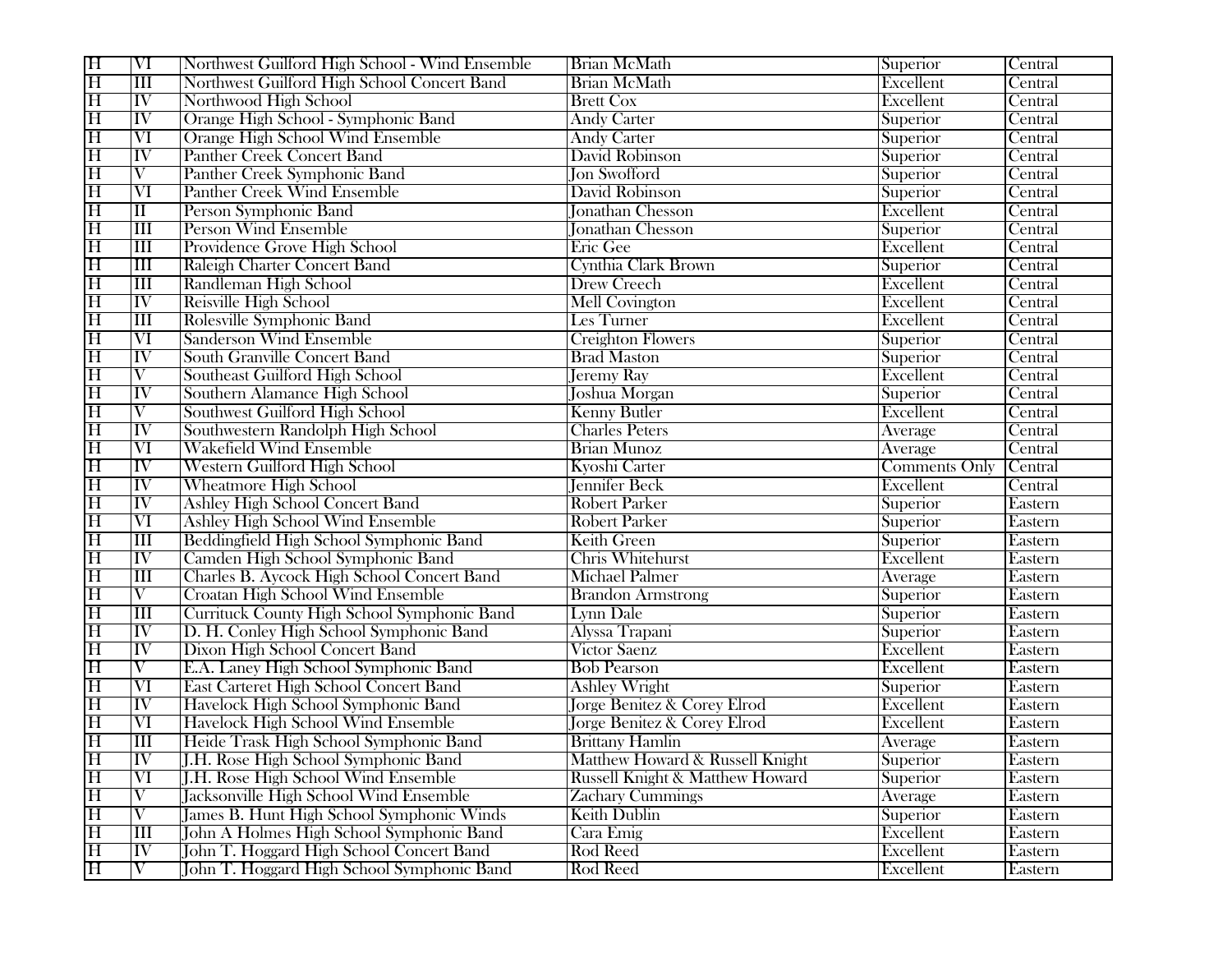| $\overline{\mathrm{H}}$ | $\overline{\mathbb{H}}$  | Lejeune High School Concert Band                  | <b>Tim Tyson</b>                       | <b>Below Average</b> | Eastern   |
|-------------------------|--------------------------|---------------------------------------------------|----------------------------------------|----------------------|-----------|
| $\overline{\mathrm{H}}$ | $\overline{\text{IV}}$   | New Bern High School Symphonic Band               | <b>Christopher Elbing</b>              | <b>Excellent</b>     | Eastern   |
| $\overline{\mathrm{H}}$ | $\overline{\text{VI}}$   | New Bern High School Wind Ensemble                | <b>Christopher Elbing</b>              | Excellent            | Eastern   |
| $\overline{\mathrm{H}}$ | $\overline{\rm III}$     | North Pitt High School Concert Band               | <b>Aaron Kingsberry</b>                | Average              | Eastern   |
| $\overline{\mathrm{H}}$ | $\overline{\rm{V}}$      | Northside-Onslow High School Wind Ensemble        | <b>Grayson Woodcock</b>                | Superior             | Eastern   |
| $\overline{\mathrm{H}}$ | $\overline{\mathrm{IV}}$ | Pasquotank County High School Symphonic Band      | <b>John Russelll</b>                   | Excellent            | Eastern   |
| $\overline{\mathrm{H}}$ | $\overline{\mathbf{H}}$  | Pender High School Symphonic Band                 | Julie Ritter                           | Average              | Eastern   |
| $\overline{\mathrm{H}}$ | $ \overline{\text{IV}} $ | Perquimans County High School Concert Band        | <b>Ryan Minster</b>                    | Comments             | Eastern   |
| $\overline{\mathrm{H}}$ | IV                       | Ralph F. Fike High School Concert Band            | Sarah Fenske                           | Excellent            | Eastern   |
| $\overline{\mathrm{H}}$ | $\overline{\mathbf{H}}$  | Richlands High School Concert Band                | <b>Greg Shreckengost</b>               | Excellent            | Eastern   |
| $\overline{\mathrm{H}}$ | $\overline{\rm V}$       | Riverside High School Symphonic Band              | <b>Grant Michel</b>                    | Excellent            | Eastern   |
| $\overline{\mathrm{H}}$ | III                      | Roanoke Rapids High School Concert Band           | Laura Avery Manning                    | Average              | Eastern   |
| $\overline{\mathrm{H}}$ | V                        | Roanoke Rapids High School Symphonic Band         | Laura Avery Manning                    | Excellent            | Eastern   |
| $\overline{\mathrm{H}}$ | IV                       | Rocky Mount High School Wind Ensemble             | <b>Tremayne Smith</b>                  | Superior             | Eastern   |
| $\overline{\mathrm{H}}$ | $\overline{\mathrm{IV}}$ | South Central High School Symphonic Wind Band     | Jonathan D. Matthews                   | Superior             | Eastern   |
| $\overline{\mathrm{H}}$ | $\overline{\rm III}$     | South Lenoir High School Concert Band             | <b>Timothy Bennett</b>                 | Excellent            | Eastern   |
| $\overline{\mathrm{H}}$ | IV                       | Southern Nash High School Wind Ensemble           | <b>Matthew Ray</b>                     | Excellent            | Eastern   |
| $\overline{\mathrm{H}}$ | $\overline{\text{IV}}$   | SouthWest Edgecombe High School Concert Band      | Wayne Holloway Jr.                     | <b>Below Average</b> | Eastern   |
| $\overline{\mathrm{H}}$ | $\overline{\text{IV}}$   | Southwest Onslow High School Stallion Winds       | <b>Lance Barton</b>                    | Excellent            | Eastern   |
| $\overline{\mathrm{H}}$ | IV                       | Swansboro High School Concert Band                | William Weltman                        | Average              | Eastern   |
| $\overline{\mathrm{H}}$ | IV                       | Topsail High School Symphonic Band                | <b>Jake Wentzek</b>                    | Superior             | Eastern   |
| $\overline{\mathrm{H}}$ | $\overline{\text{IV}}$   | West Carteret High School Concert Band            | Kim Barclift & Andrew Wright           | Superior             | Eastern   |
| $\overline{\mathrm{H}}$ | <b>MW</b>                | West Carteret High School Symphonic Band          | Kim Barclift & Andrew Wright           | Superior             | Eastern   |
| $\overline{\mathrm{H}}$ | $\overline{\text{IV}}$   | West Craven High School Symphonic Band            | <b>Jon Gifford &amp; Michael Lewis</b> | Excellent            | Eastern   |
| $\overline{\mathrm{H}}$ | $\overline{\mathbf{m}}$  | White Oak High School Freshman Band               | <b>Kevin Day</b>                       | Superior             | Eastern   |
| $\overline{\mathrm{H}}$ | IV                       | White Oak High School Symphonic Band              | Perry Ditch                            | Excellent            | Eastern   |
| $\overline{\mathrm{H}}$ | <b>MW</b>                | White Oak High School Wind Ensemble               | Perry Ditch & Kevin Day                | Excellent            | Eastern   |
| $\overline{\mathrm{H}}$ | $\overline{\mathbf{H}}$  | <b>Alexander Central High School</b>              | <b>Garry Stafford/Patrick Watkins</b>  | Superior             | Northwest |
| $\overline{\mathrm{H}}$ | VI                       | Alexander Central High School Wind Ensemble       | Garry Stafford, Patrick Watkins        | Superior             | Northwest |
| $\overline{\mathrm{H}}$ | $\overline{\mathbf{H}}$  | Atkins High School Symphonic Band                 | <b>Justin Sumners</b>                  | Average              | Northwest |
| $\overline{\mathrm{H}}$ | IV                       | <b>Avery High School Concert Band</b>             | Dee Raby, William Freeman              | Average              | Northwest |
| $\overline{\mathrm{H}}$ | IV                       | Bunker Hill High School Symphonic Band            | <b>Myron Massey</b>                    | Excellent            | Northwest |
| $\overline{\mathrm{H}}$ | $\overline{\mathrm{V}}$  | Central Davidson High School Symphonic Band       | <b>James Daugherty, Travis Rounds</b>  | Superior             | Northwest |
| $\overline{\mathrm{H}}$ | $\overline{\text{VI}}$   | <b>Central Davidson High School Wind Ensemble</b> | James Daugherty, Rodney Workman        | Superior             | Northwest |
| $\overline{\mathrm{H}}$ | $\overline{\mathbf{H}}$  | <b>Challenger High School</b>                     | <b>Chris Kale</b>                      | Average              | Northwest |
| $\overline{\mathrm{H}}$ | $\overline{\text{IV}}$   | Davie County High School Symphonic Band           | <b>Andrew Jimeson</b>                  | Excellent            | Northwest |
| $\overline{\mathrm{H}}$ | $\rm VI$                 | Davie County High School Wind Ensemble            | <b>Andrew Jimeson</b>                  | Superior             | Northwest |
| $\overline{\mathrm{H}}$ | IV                       | Draughn High School Symphonic Band                | <b>Jason Hoyle</b>                     | Excellent            | Northwest |
| H                       | IV                       | East Burke High School Wind Ensemble              | Jonathan Berry                         | Superior             | Northwest |
| $\overline{\mathrm{H}}$ | $\overline{\text{VI}}$   | East Davidson High School Symphonic Band          | David Deese, Christina Carter          | Superior             | Northwest |
| $\overline{\mathrm{H}}$ | IV                       | <b>East Forsyth High School Wind Ensemble</b>     | <b>Greg Murphy, Danny Green</b>        | <b>Comments Only</b> | Northwest |
| $\overline{\mathrm{H}}$ | $\overline{\mathbf{H}}$  | <b>East Surry High School Concert Band</b>        | <b>Matthew Trice</b>                   | Superior             | Northwest |
| $\overline{\mathrm{H}}$ | $\overline{\rm III}$     | Foard High School Concert Band                    | <b>Adam Reinhardt</b>                  | Average              | Northwest |
| $\overline{\mathrm{H}}$ | $\overline{\rm V}$       | Foard High School Symphonic Band                  | <b>Adam Reinhardt</b>                  | Average              | Northwest |
| $\overline{\mathrm{H}}$ | $\overline{\text{IV}}$   | Forbush High School Concert Band                  | <b>Daved Roberts</b>                   | Excellent            | Northwest |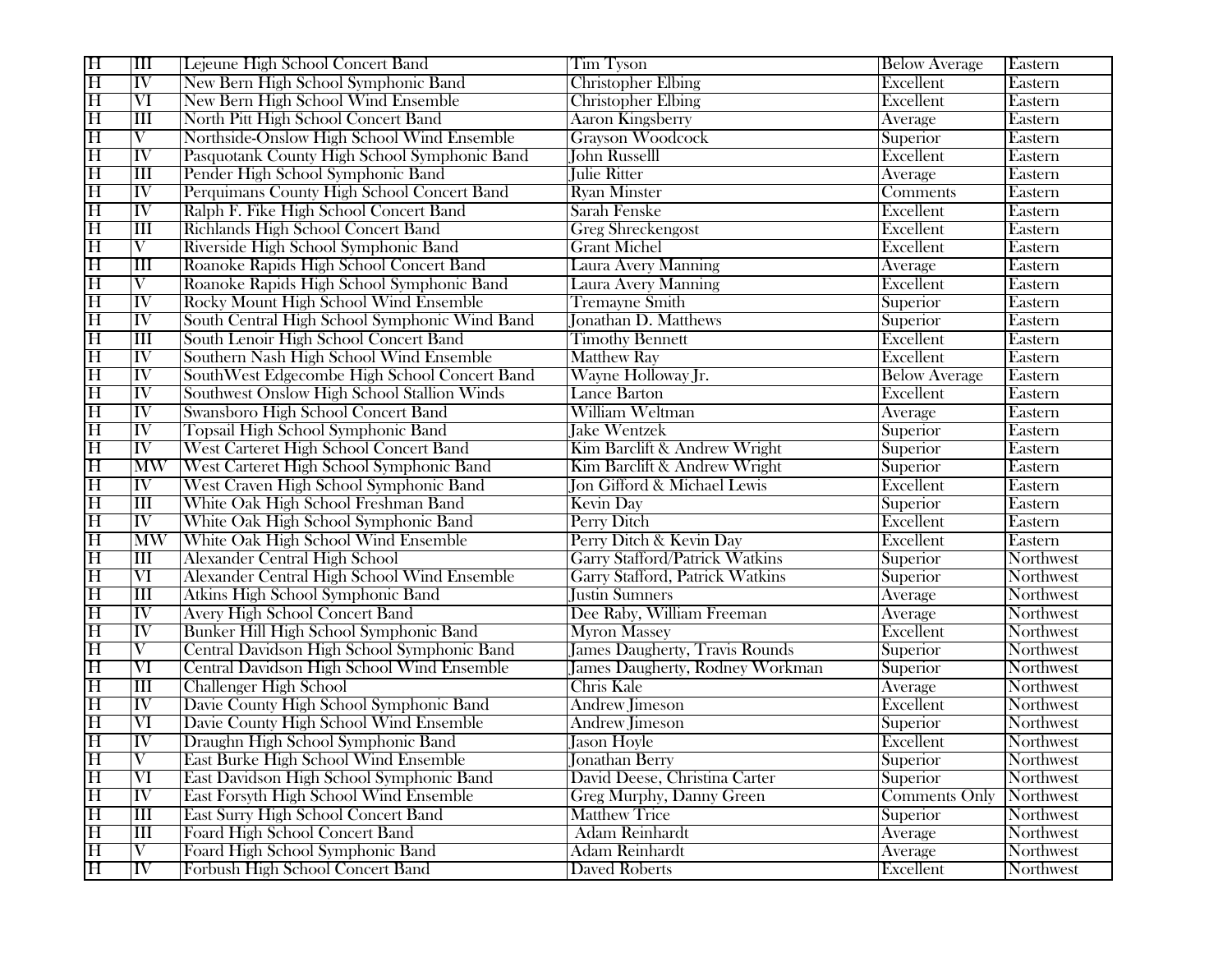| $\overline{\mathrm{H}}$ | $\overline{\text{VI}}$                                             | Freedom High School Wind Ensemble               | Robert Johnston                   | Superior             | Northwest     |
|-------------------------|--------------------------------------------------------------------|-------------------------------------------------|-----------------------------------|----------------------|---------------|
| $\overline{\rm H}$      | $\overline{\rm III}$                                               | Freedom High School                             | Robert Johnston                   | Superior             | Northwest     |
| $\overline{\mathrm{H}}$ | $\overline{\rm{V}}$                                                | Hibriten High School Symphonic Band             | Justin Hammonds                   | Excellent            | Northwest     |
| $\overline{\mathrm{H}}$ | $\rm V$                                                            | Hickory High School Symphonic Band              | <b>Carson Williams</b>            | Excellent            | Northwest     |
| $\overline{\mathrm{H}}$ | $\overline{\text{VI}}$                                             | Lake Norman High School Wind Ensemble           | Chris Brown                       | Superior             | Northwest     |
| $\overline{\mathrm{H}}$ | $\overline{\rm l}\overline{\rm l}\overline{\rm l}\overline{\rm l}$ | Ledford High School Concert Band                | Greg Gibson, David Haynes         | <b>Comments Only</b> | Northwest     |
| $\overline{\mathrm{H}}$ | $\overline{\text{VI}}$                                             | Ledford High School Wind Ensemble               | Greg Gibson, David Haynes         | Superior             | Northwest     |
| $\overline{\mathrm{H}}$ | $\overline{\rm{V}}$                                                | Maiden High School Concert Band                 | <b>Nickey Horner</b>              | Excellent            | Northwest     |
| $\overline{\rm H}$      | $\overline{\text{IV}}$                                             | Mount Tabor High School Wind Ensemble           | Marc Schaub                       | Excellent            | Northwest     |
| $\overline{\mathrm{H}}$ | $\overline{\rm{V}}$                                                | Newton-Conover High School Band                 | <b>Haskew Smith</b>               | Superior             | Northwest     |
| $\overline{\mathrm{H}}$ | $\overline{\text{VI}}$                                             | North Davidson High School Wind Ensemble        | Norian Fordham, Keith Grush       | Superior             | Northwest     |
| $\overline{\mathrm{H}}$ | Ш                                                                  | North Surry High School Concert Band            | <b>Blake McGraw</b>               | Average              | Northwest     |
| $\overline{\mathrm{H}}$ | $\overline{\rm III}$                                               | North Wilkes High School Concert Band           | <b>Melanie Hudson</b>             | Excellent            | Northwest     |
| $\overline{\rm H}$      | $\overline{\rm III}$                                               | <b>Paisley IB Magnet School</b>                 | <b>Colin Choat</b>                | Excellent            | Northwest     |
| $\overline{\mathrm{H}}$ | IV                                                                 | Parkland Magnet High School Wind Ensemble       | Johnathan Hamiel, Danny Green     | <b>Below Average</b> | Northwest     |
| $\overline{\mathrm{H}}$ | $\overline{\text{IV}}$                                             | R.L. Patton High School Concert Band            | Chad Higdon                       | Superior             | Northwest     |
| $\overline{\mathrm{H}}$ | $\overline{\text{IV}}$                                             | Ronald Wilson Raegan High School Symphonic Band | Andrew Craft, Kenny Tysor         | Superior             | Northwest     |
| $\overline{\mathrm{H}}$ | $\overline{\text{VI}}$                                             | Ronald Wilson Raegan High School Wind Ensemble  | <b>Andrew Craft, Kenny Tysor</b>  | Superior             | Northwest     |
| $\overline{\mathrm{H}}$ | $\overline{\mathbb{H}}$                                            | Ronald Wilson Reagan High School                | <b>Andrew Craft/Kenneth Tysor</b> | Superior             | Northwest     |
| $\overline{\mathrm{H}}$ | $\overline{\text{III}}$                                            | South Caldwell High School Concert Band         | <b>Jason Childers</b>             | Superior             | Northwest     |
| $\overline{\mathrm{H}}$ | $\overline{\rm V}$                                                 | South Caldwell High School Symphonic Band       | <b>Jason Childers</b>             | Superior             | Northwest     |
| $\overline{\mathrm{H}}$ | $\overline{\text{VI}}$                                             | South Caldwell High School Wind Ensemble        | <b>Jason Childers</b>             | Superior             | Northwest     |
| $\overline{\mathrm{H}}$ | $\overline{\text{IV}}$                                             | St. Stephens High School Symphonic Band         | <b>Casey Oakes</b>                | Excellent            | Northwest     |
| $\overline{\mathrm{H}}$ | $\overline{\mathrm{V}}$                                            | St. Stephens High School Symphonic Band         | <b>Casey Oakes</b>                | Excellent            | Northwest     |
| $\overline{\mathrm{H}}$ | $\overline{\rm lII}$                                               | <b>Starmount High School Concert Band</b>       | <b>Ben Crotts</b>                 | Average              | Northwest     |
| $\overline{\mathrm{H}}$ | ĪV                                                                 | <b>Statesville High School Concert Band</b>     | <b>Harriet Cooper</b>             | Average              | Northwest     |
| $\overline{\mathrm{H}}$ | $\overline{\rm III}$                                               | <b>Thomasville High School</b>                  | <b>Matt Garris</b>                | Excellent            | Northwest     |
| $\overline{\mathrm{H}}$ | $\overline{\text{IV}}$                                             | Walkertown High School Symphonic Band           | Quincy Lundy                      | Superior             | Northwest     |
| $\overline{\mathrm{H}}$ | $\overline{\rm{V}}$                                                | Watauga High School Symphonic Band              | <b>Tim Walker</b>                 | Average              | Northwest     |
| $\overline{\mathrm{H}}$ | $\overline{\rm l}\overline{\rm l}\overline{\rm l}\overline{\rm l}$ | <b>West Caldwell High School</b>                | Jonathan Stafford                 | Excellent            | Northwest     |
| $\overline{\mathrm{H}}$ | $\overline{\text{VI}}$                                             | West Caldwell High School Symphonic Band        | Jonathan Stafford                 | Excellent            | Northwest     |
| $\overline{\mathrm{H}}$ | ĪV                                                                 | West Davidson High School Symphonic Band        | <b>Christopher Lavignette</b>     | <b>Below Average</b> | Northwest     |
| $\overline{\mathrm{H}}$ | $\overline{\rm lII}$                                               | West Forsyth High School Concert Band           | <b>Jim Kirkpatrick</b>            | Superior             | Northwest     |
| $\overline{\mathrm{H}}$ | <b>MW</b>                                                          | West Forsyth High School Wind Ensemble          | <b>Jim Kirkpatrick</b>            | Superior             | Northwest     |
| $\overline{\mathrm{H}}$ | $ \overline{\rm IV} $                                              | West Iredell High School Symphonic Band         | Chad Evans                        | Average              | Northwest     |
| $\overline{\mathrm{H}}$ | $\overline{\rm V}$                                                 | West Stokes High School Band                    | Daniel Jarvis                     | Superior             | Northwest     |
| $\overline{\mathrm{H}}$ | $\mathbf{I}$                                                       | Wilkes Central High School Concert Band         | Jonathan Bass                     | <b>Below Average</b> | Northwest     |
| $\overline{\mathrm{H}}$ | $\overline{\text{IV}}$                                             | <b>Ardrey Kell Concert Band</b>                 | <b>Jamey LaFevers</b>             | <b>Below Average</b> | South Central |
| $\overline{\mathrm{H}}$ | ПV                                                                 | Ardrey Kell Concert Band                        | Patrick Butler                    | Average              | South Central |
| $\overline{\mathrm{H}}$ | VI                                                                 | Ardrey Kell Wind Ensemble                       | Patrick Butler                    | Excellent            | South Central |
| $\overline{\mathrm{H}}$ | V                                                                  | <b>Ashbrook Wind Ensemble</b>                   | <b>Ben Jones</b>                  | Superior             | South Central |
| $\overline{\mathrm{H}}$ | $\overline{\text{IV}}$                                             | <b>Bessemer City Concert Bnad</b>               | Laradon Pilot                     | Superior             | South Central |
| $\overline{\mathrm{H}}$ | ĪV                                                                 | <b>Burns Concert Band</b>                       | <b>Hoy Colson</b>                 | <b>Comments Only</b> | South Central |
| $\overline{\mathrm{H}}$ | $\overline{\text{IV}}$                                             | <b>Burns Symphonic Band</b>                     | Hoy Colson                        | Average              | South Central |
| $\overline{\mathrm{H}}$ | $\overline{\mathbb{H}}$                                            | <b>Butler Concert Band</b>                      | <b>Joshua Stevenson</b>           | Superior             | South Central |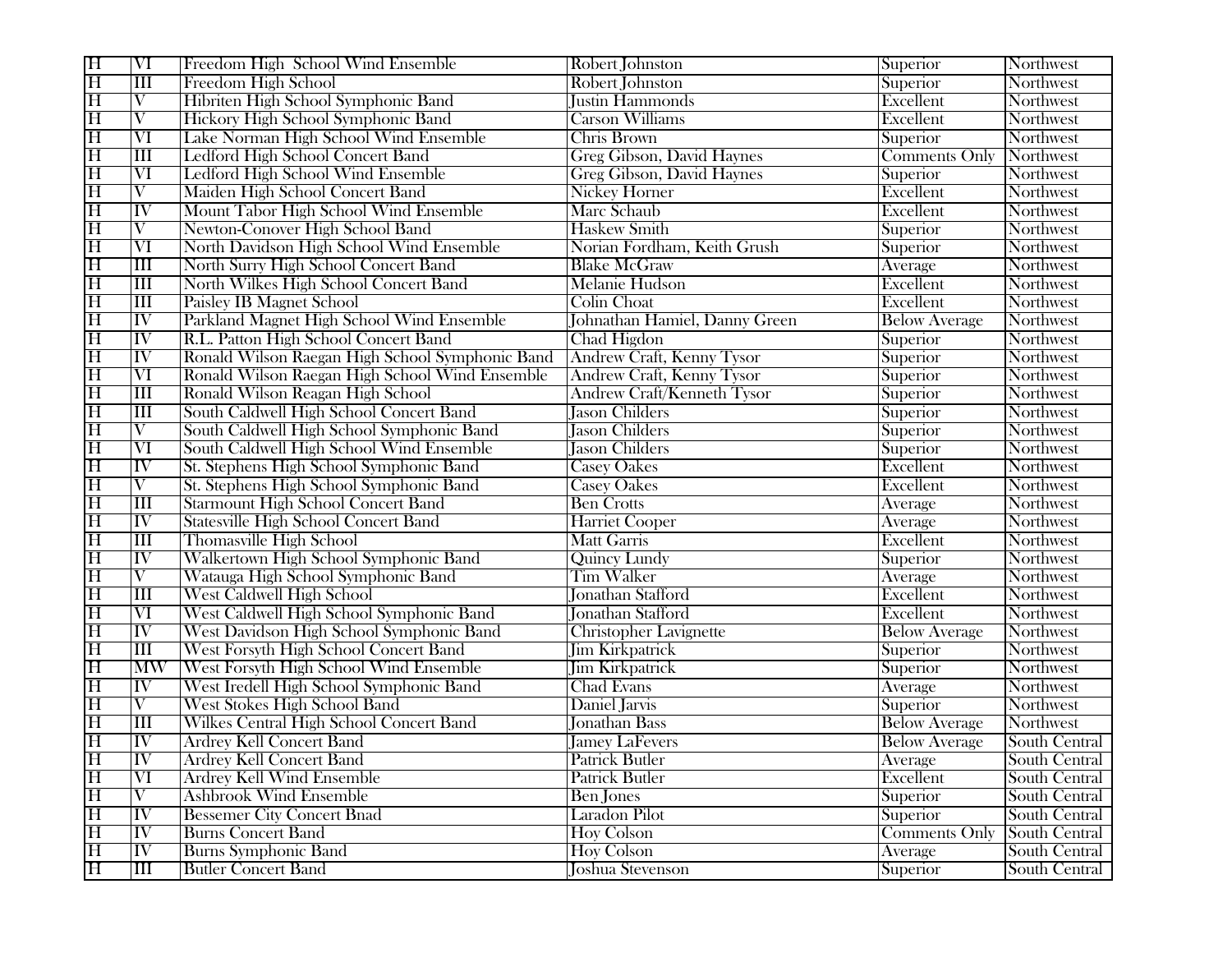| H                       | IV                       | Butler Symphonic Band                      | Joshua Stevenson         | Superior  | South Central        |
|-------------------------|--------------------------|--------------------------------------------|--------------------------|-----------|----------------------|
| $\overline{\mathrm{H}}$ | $\overline{\rm{V}}$      | <b>Butler Wind Ensemble</b>                | <b>Joshua Stevenson</b>  | Superior  | South Central        |
| $\overline{\mathrm{H}}$ | $\overline{\rm IV}$      | Central Academy Symphonic Band             | <b>Leslie Craven</b>     | Superior  | South Central        |
| $\overline{\mathrm{H}}$ | Ш                        | <b>Central Cabarrus Concert Band</b>       | <b>Steve Petrucci</b>    | Superior  | South Central        |
| $\overline{\mathrm{H}}$ | $ \overline{\text{IV}} $ | Central Cabarrus Symphonic Band            | <b>Steve Petrucci</b>    | Superior  | South Central        |
| $\overline{\mathrm{H}}$ | $\overline{\text{IV}}$   | Charlotte Latin Upper School Wind Ensemble | <b>Ron Payne</b>         | Superior  | South Central        |
| $\overline{\mathrm{H}}$ | $\overline{\rm V}$       | <b>Cherryville Concert Band</b>            | <b>Ashleigh Cook</b>     | Superior  | South Central        |
| $\overline{\mathrm{H}}$ | $\overline{\rm lII}$     | <b>Concord Concert Band</b>                | <b>Chris Wilson</b>      | Superior  | South Central        |
| $\overline{\mathrm{H}}$ | $\overline{\mathbf{H}}$  | <b>Cox Mill Concert Band</b>               | <b>Joe Earp</b>          | Superior  | South Central        |
| $\overline{\mathrm{H}}$ | $ \overline{\rm IV} $    | Cox Mill Symphonic Band                    | <b>Joseph Earp</b>       | Excellent | <b>South Central</b> |
| $\overline{\mathrm{H}}$ | $\overline{\text{VI}}$   | <b>Cox Mill Wind Ensemble</b>              | <b>Joseph Earp</b>       | Superior  | South Central        |
| $\overline{\mathrm{H}}$ | IV                       | <b>Crest High School Band</b>              | <b>Jim Leatherwood</b>   | Superior  | South Central        |
| $\overline{\mathrm{H}}$ | $\overline{\text{MW}}$   | <b>Cuthbertson Blue Note Winds</b>         | <b>Todd Ebert</b>        | Superior  | South Central        |
| $\overline{\mathrm{H}}$ | V                        | <b>Cuthbertson Symphonic Band</b>          | <b>Todd Ebert</b>        | Excellent | South Central        |
| $\overline{\mathrm{H}}$ | $\overline{\text{IV}}$   | <b>East Lincoln Concert Band</b>           | <b>Brent Harris</b>      | Excellent | South Central        |
| $\overline{\mathrm{H}}$ | $\overline{\text{VI}}$   | East Lincoln Symphonic Band                | <b>Brent Harris</b>      | Superior  | South Central        |
| $\overline{\mathrm{H}}$ | $\overline{\text{VI}}$   | East Mecklenburg Symphonic Band            | <b>Scott Clowes</b>      | Superior  | South Central        |
| $\overline{\mathrm{H}}$ | $\overline{\text{IV}}$   | <b>East Rowan Wind Ensemble</b>            | <b>Emily McNeil</b>      | Superior  | South Central        |
| $\overline{\mathrm{H}}$ | $\overline{\text{IV}}$   | <b>Forest Hills Wind Ensemble</b>          | <b>Tracy Humphries</b>   | Superior  | South Central        |
| $\overline{\rm H}$      | $ \mathrm{IV} $          | Forestview Symphonic Band                  | <b>Nick Gibson</b>       | Superior  | South Central        |
| $\overline{\mathrm{H}}$ | Ш                        | <b>Hickory Ridge Concert Band</b>          | <b>Molly Underwood</b>   | Superior  | <b>South Central</b> |
| $\overline{\mathrm{H}}$ | $\overline{\text{VI}}$   | <b>Hickory Ridge Wind Ensemble</b>         | <b>Chris White</b>       | Superior  | South Central        |
| $\overline{\mathrm{H}}$ | $ \mathrm{IV} $          | Hough Symphonic Band                       | <b>Robert Carrington</b> | Superior  | South Central        |
| $\overline{\mathrm{H}}$ | $\overline{\text{VI}}$   | <b>Hough Wind Ensemble</b>                 | <b>Robert Carrington</b> | Superior  | South Central        |
| $\overline{\mathrm{H}}$ | $\overline{\text{IV}}$   | Hunter Huss High School Band               | <b>Lindsey Costner</b>   | Excellent | South Central        |
| $\overline{\mathrm{H}}$ | $\rm V$                  | <b>Independence Wind Ensemble</b>          | Chris Moreau             | Excellent | South Central        |
| $\overline{\mathrm{H}}$ | $\overline{\rm III}$     | <b>Jay M. Robinson Concert Band</b>        | <b>Blair Smith</b>       | Superior  | South Central        |
| $\overline{\mathrm{H}}$ | $\overline{\text{VI}}$   | Jay M. Robinson Symphonic Band             | <b>Blair Smith</b>       | Superior  | South Central        |
| $\overline{\mathrm{H}}$ | VI                       | Kings Mountain Blazer Band                 | <b>Gil Doggett</b>       | Superior  | South Central        |
| $\overline{\mathrm{H}}$ | $\overline{\text{IV}}$   | <b>Kings Mountain Concert Band</b>         | <b>Andy Washburn</b>     | Superior  | South Central        |
| $\overline{\mathrm{H}}$ | $\overline{\rm{V}}$      | <b>Lincolnton Concert Band</b>             | Joshua Belvin            | Superior  | South Central        |
| $\overline{\mathrm{H}}$ | $\overline{\rm II}$      | Mallard Creek Concert Band                 | Paul Boren               | Excellent | South Central        |
| $\overline{\mathrm{H}}$ | $\overline{\text{IV}}$   | Mallard Creek Symphonic Band               | Paul Boren               | Excellent | South Central        |
| $\overline{\mathrm{H}}$ | $\overline{\text{VI}}$   | <b>Marvin Ridge Concert Band</b>           | Keith James              | Superior  | South Central        |
| $\overline{\mathrm{H}}$ | Ш                        | Metrolina Christian Academy                | <b>Rob Owens</b>         | Excellent | South Central        |
| $\overline{\mathrm{H}}$ | $\overline{\rm lII}$     | <b>Mooresville Concert Band</b>            | <b>Renae White</b>       | Excellent | South Central        |
| $\overline{\mathrm{H}}$ | IV                       | Mooresville Symphonic Band                 | <b>Ken Davis</b>         | Superior  | South Central        |
| $\overline{\mathrm{H}}$ | $\overline{\text{VI}}$   | <b>Mooresville Wind Ensemble</b>           | <b>Ken Davis</b>         | Superior  | South Central        |
| $\overline{\rm H}$      | V                        | Mount Pleasant Symphonic Band              | Bart Tulbert             | Superior  | South Central        |
| $\overline{\rm H}$      | $\rm\overline{VI}$       | <b>Myers Park Wind Ensemble</b>            | Whit Blount              | Superior  | South Central        |
| $\overline{\mathrm{H}}$ | $\overline{\text{IV}}$   | <b>North Gaston Concert Band</b>           | <b>Tim Reed</b>          | Superior  | South Central        |
| $\overline{\mathrm{H}}$ | $\overline{\text{IV}}$   | North Lincoln Symphonic Band               | Neil Underwood           | Superior  | South Central        |
| $\overline{\mathrm{H}}$ | $\overline{\text{VI}}$   | North Lincoln Wind Ensemble                | Neil Underwood           | Superior  | South Central        |
| $\overline{\mathrm{H}}$ | $\overline{\text{IV}}$   | North Mecklenburg High School Band         | Kevin Herriman           | Average   | South Central        |
| $\overline{\mathrm{H}}$ | $\overline{\text{IV}}$   | North Rowan Wind Ensemble                  | David Benfeild           | Average   | South Central        |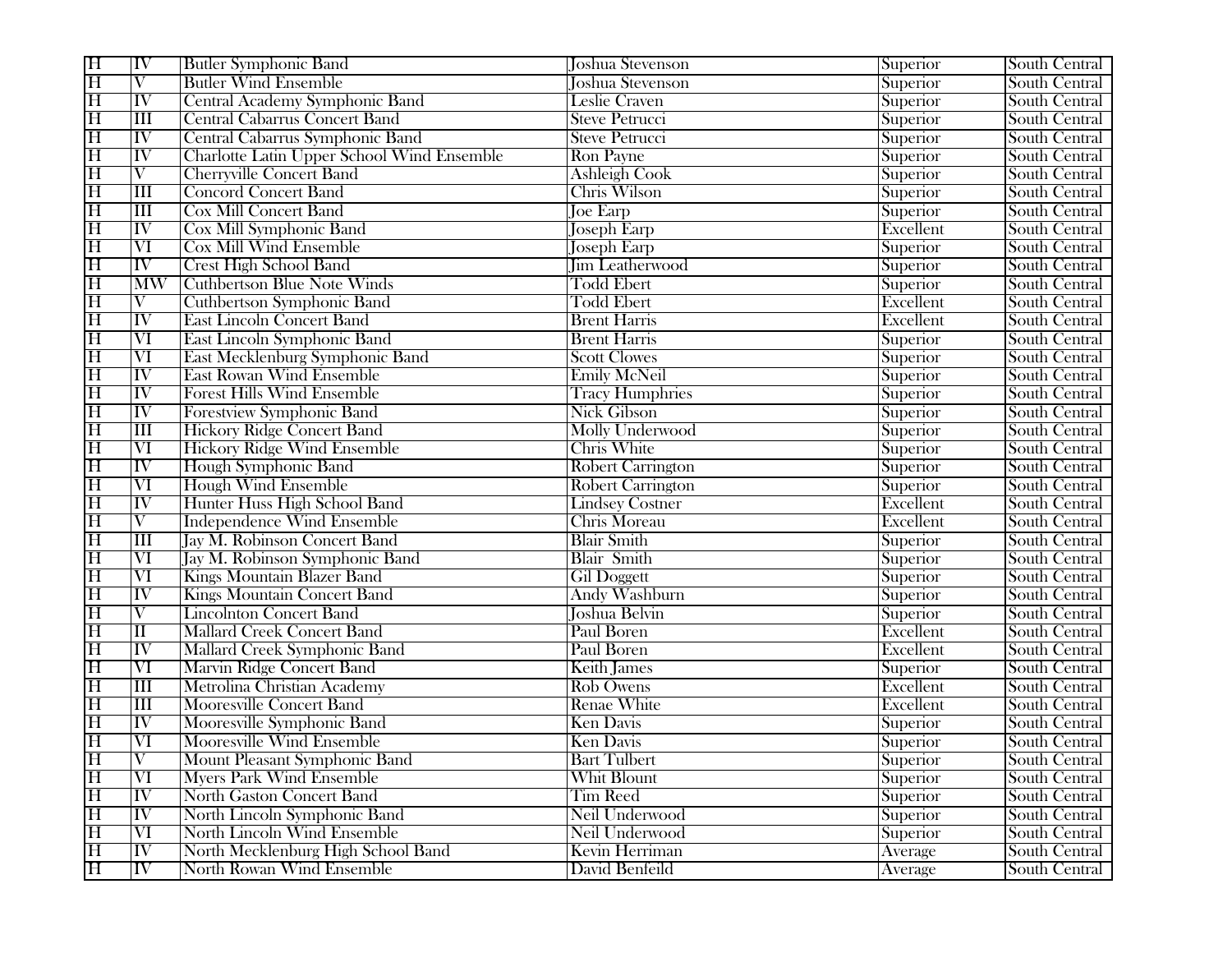| H                       | ΙV                       | Northwest Cabarrus Concert Band                | Sameul Bogan             | Superior  | South Central |
|-------------------------|--------------------------|------------------------------------------------|--------------------------|-----------|---------------|
| $\overline{\rm H}$      | $\overline{\text{VI}}$   | Northwest Cabarrus Symphonic Winds             | Sam Bogan                | Superior  | South Central |
| $\overline{\mathrm{H}}$ | $\overline{\rm IV}$      | Parkwood Symphonic Band                        | <b>Archie Wallace</b>    | Superior  | South Central |
| $\overline{\mathrm{H}}$ | ĪV                       | Piedmont Community Charter School Band         | Chris Cole               | Superior  | South Central |
| $\overline{\mathrm{H}}$ | $\overline{\text{III}}$  | <b>Piedmont Concert Band</b>                   | <b>Jody Lukac</b>        | Superior  | South Central |
| $\overline{\mathrm{H}}$ | $\overline{\rm{V}}$      | <b>Piedmont Symphonic Band</b>                 | Jody Lukac               | Excellent | South Central |
| $\overline{\mathrm{H}}$ | Ш                        | <b>Porter Ridge Concert Band</b>               | <b>Ian Faires</b>        | Excellent | South Central |
| $\overline{\mathrm{H}}$ | $\overline{\rm{IV}}$     | Porter Ridge Symphonic Band                    | <b>Ian Faires</b>        | Superior  | South Central |
| $\overline{\rm H}$      | $\overline{\rm V}$       | Providence Symphonic Band                      | Joushua Potter           | Excellent | South Central |
| $\overline{\mathrm{H}}$ | $\overline{\text{MW}}$   | <b>Providence Wind Ensemble</b>                | <b>Joshua Potter</b>     | Superior  | South Central |
| $\overline{\mathrm{H}}$ | $\overline{\rm{IV}}$     | South Mecklenburg Symphonic Band               | Ed Harper                | Excellent | South Central |
| $\overline{\mathrm{H}}$ | Ш                        | South Mecklenburg Concert Band                 | Ed Harper, Jr.           | Excellent | South Central |
| $\overline{\mathrm{H}}$ | $\overline{\rm{V}}$      | South Mecklenburg Wind Ensemble                | <b>Ed Harper</b>         | Average   | South Central |
| $\overline{\mathrm{H}}$ | $\overline{\text{IV}}$   | <b>South Point Varsity Band</b>                | <b>Tim Hamilton</b>      | Excellent | South Central |
| $\overline{\mathrm{H}}$ | IV                       | Stuart W. Cramer High School Band              | <b>Kameron Radford</b>   | Superior  | South Central |
| $\overline{\mathrm{H}}$ | $\overline{\rm{V}}$      | <b>Sun Valley Concert Band</b>                 | <b>Jeff Reynolds</b>     | Excellent | South Central |
| $\overline{\mathrm{H}}$ | $\overline{\text{IV}}$   | <b>Union Academy Concert Band</b>              | <b>Steve Stevens</b>     | Superior  | South Central |
| $\overline{\mathrm{H}}$ | $\overline{\text{IV}}$   | <b>Weddington Symphonic Band</b>               | <b>Jill Brooks</b>       | Superior  | South Central |
| $\overline{\mathrm{H}}$ | $\overline{\text{IV}}$   | <b>West Lincoln Wind Enseble</b>               | <b>Taylor Brown</b>      | Superior  | South Central |
| $\overline{\mathrm{H}}$ | $\overline{\rm{V}}$      | <b>West Rowan Wind Ensemble</b>                | <b>Daniel Trivette</b>   | Excellent | South Central |
| $\overline{\mathrm{H}}$ | $ \mathrm{IV} $          | <b>West Stanly Concert Band</b>                | <b>Kevin Still</b>       | Excellent | South Central |
| $\overline{\mathrm{H}}$ | $\overline{\text{IV}}$   | Cape Fear High School Concert Band             | <b>Mike Williams</b>     | Superior  | Southeast     |
| $\overline{\mathrm{H}}$ | $\overline{\text{VI}}$   | Cape Fear High School Wind Ensemble            | <b>Mike Williams</b>     | Superior  | Southeast     |
| $\overline{\mathrm{H}}$ | $ \overline{\text{IV}} $ | Clayton High School Wind Ensemble              | <b>John Pearson</b>      | Superior  | Southeast     |
| $\overline{\mathrm{H}}$ | $\overline{\rm{V}}$      | Cleveland High School Band                     | <b>Jason Heard</b>       | Superior  | Southeast     |
| $\overline{\mathrm{H}}$ | $\overline{\rm II}$      | Corinth Holders High School Concert Band       | Olivia Dove-Spell        | Superior  | Southeast     |
| $\overline{\mathrm{H}}$ | $\overline{\text{IV}}$   | Corinth Holders High School Wind Ensemble      | <b>Olivia Dove-Spell</b> | Superior  | Southeast     |
| $\overline{\mathrm{H}}$ | $\overline{\text{IV}}$   | E.E. Smith High School Symphonic Band          | Roosevelt Pratt Jr.      | Superior  | Southeast     |
| $\overline{\mathrm{H}}$ | Ш                        | East Bladen High School Concert Band           | <b>Steven Moore</b>      | Average   | Southeast     |
| $\overline{\mathrm{H}}$ | $\overline{\text{IV}}$   | Harnett Central High School Concert Band       | <b>Spencer Hinson</b>    | Average   | Southeast     |
| $\overline{\rm H}$      | $\overline{\mathbf{H}}$  | Hobbton High School Band                       | <b>Geoffrey Tart</b>     | Superior  | Southeast     |
| $\overline{\mathrm{H}}$ | Ш                        | <b>Jack Britt High School Concert Band</b>     | <b>Timothy Parsons</b>   | Superior  | Southeast     |
| $\overline{\mathrm{H}}$ | $\overline{\rm{V}}$      | <b>Jack Britt High School Wind Ensemble</b>    | <b>Timothy Parsons</b>   | Excellent | Southeast     |
| $\overline{\mathrm{H}}$ | $\overline{\rm{V}}$      | Massey Hill Classical High School Concert Band | Laurence Harvey II       | Average   | Southeast     |
| $\overline{\mathrm{H}}$ | Ш                        | Midway High School Concert Band                | Joshua Tew               | Superior  | Southeast     |
| $\overline{\mathrm{H}}$ | $\overline{\rm{IV}}$     | North Brunswick High School Concert Band       | <b>Christopher Cook</b>  | Average   | Southeast     |
| $\overline{\mathrm{H}}$ | $\overline{\rm III}$     | North Johnston High School Band                | <b>Ryan Spell</b>        | Average   | Southeast     |
| $\overline{\mathrm{H}}$ | $\overline{\rm III}$     | North Moore High School Concert Band           | <b>Clay Perry</b>        | Average   | Southeast     |
| $\overline{\mathrm{H}}$ | ПV                       | North Moore High School Wind Ensemble          | <b>Clay Perry</b>        | Excellent | Southeast     |
| $\overline{\mathrm{H}}$ | V                        | Northwood Temple High School Band              | <b>John Wright</b>       | Superior  | Southeast     |
| $\overline{\mathrm{H}}$ | $\overline{\text{IV}}$   | Pine Forest High School Symphonic Band         | James Richardson         | Excellent | Southeast     |
| $\overline{\mathrm{H}}$ | $\overline{\rm{V}}$      | Pinecrest High School Wind Ensemble            | <b>Eugene Cottrell</b>   | Excellent | Southeast     |
| $\overline{\mathrm{H}}$ | $\overline{\mathbf{m}}$  | Reid Ross Classical High School Concert Band   | Jared Johnson            | Superior  | Southeast     |
| $\overline{\mathrm{H}}$ | $\overline{\mathbb{H}}$  | Scotland High School Concert Band              | <b>Wendy Edgerley</b>    | Superior  | Southeast     |
| $\overline{\mathrm{H}}$ | $\overline{\rm{V}}$      | Scotland High School Symphonic Band            | <b>Britton Goodwin</b>   | Superior  | Southeast     |